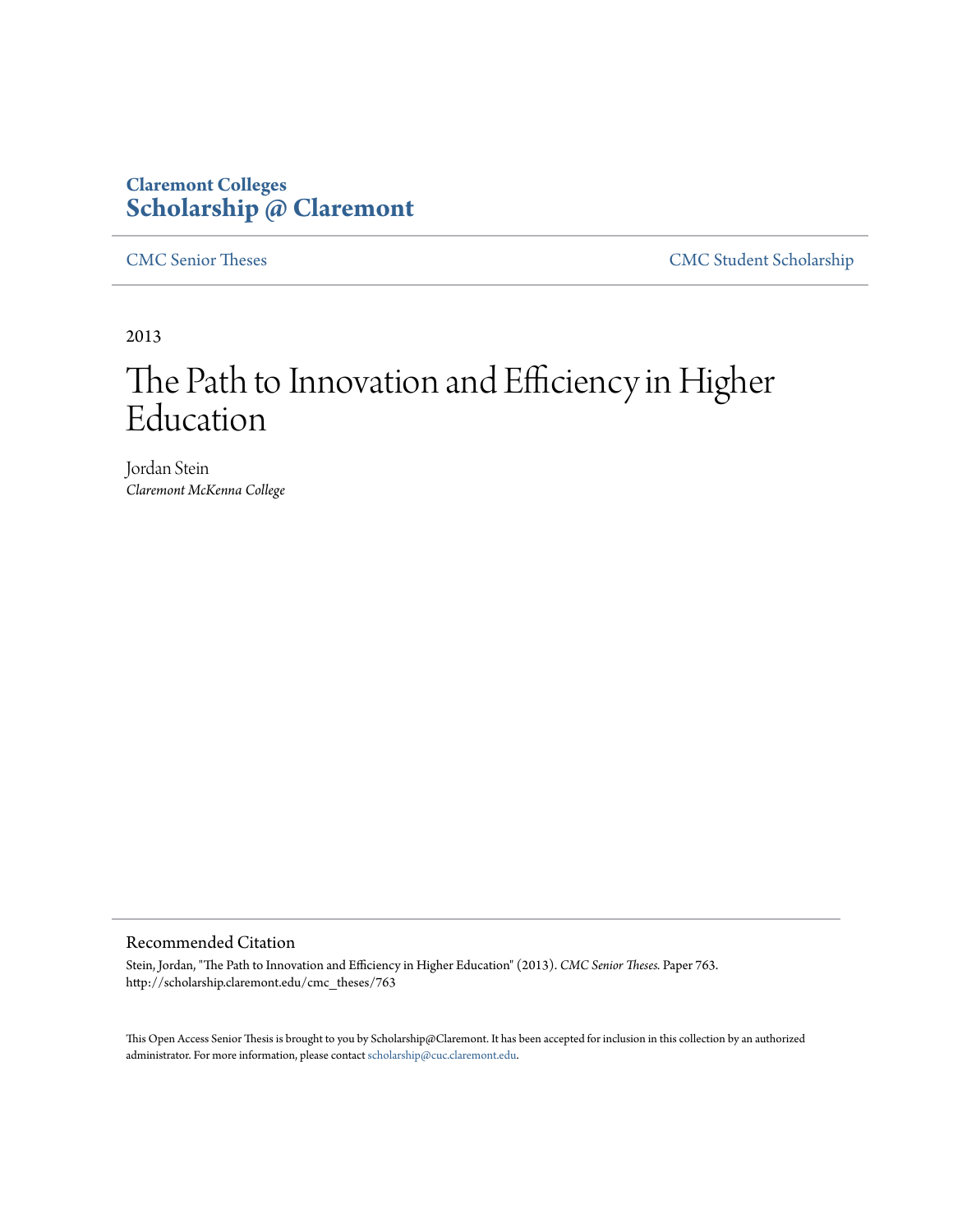# CLAREMONT MCKENNA COLLEGE

# The Path to Innovation and Efficiency in Higher Education

# SUBMITTED TO

Professor Magilke

By

Jordan Stein

For

# SENIOR THESIS

Fall 2013

December 2, 2013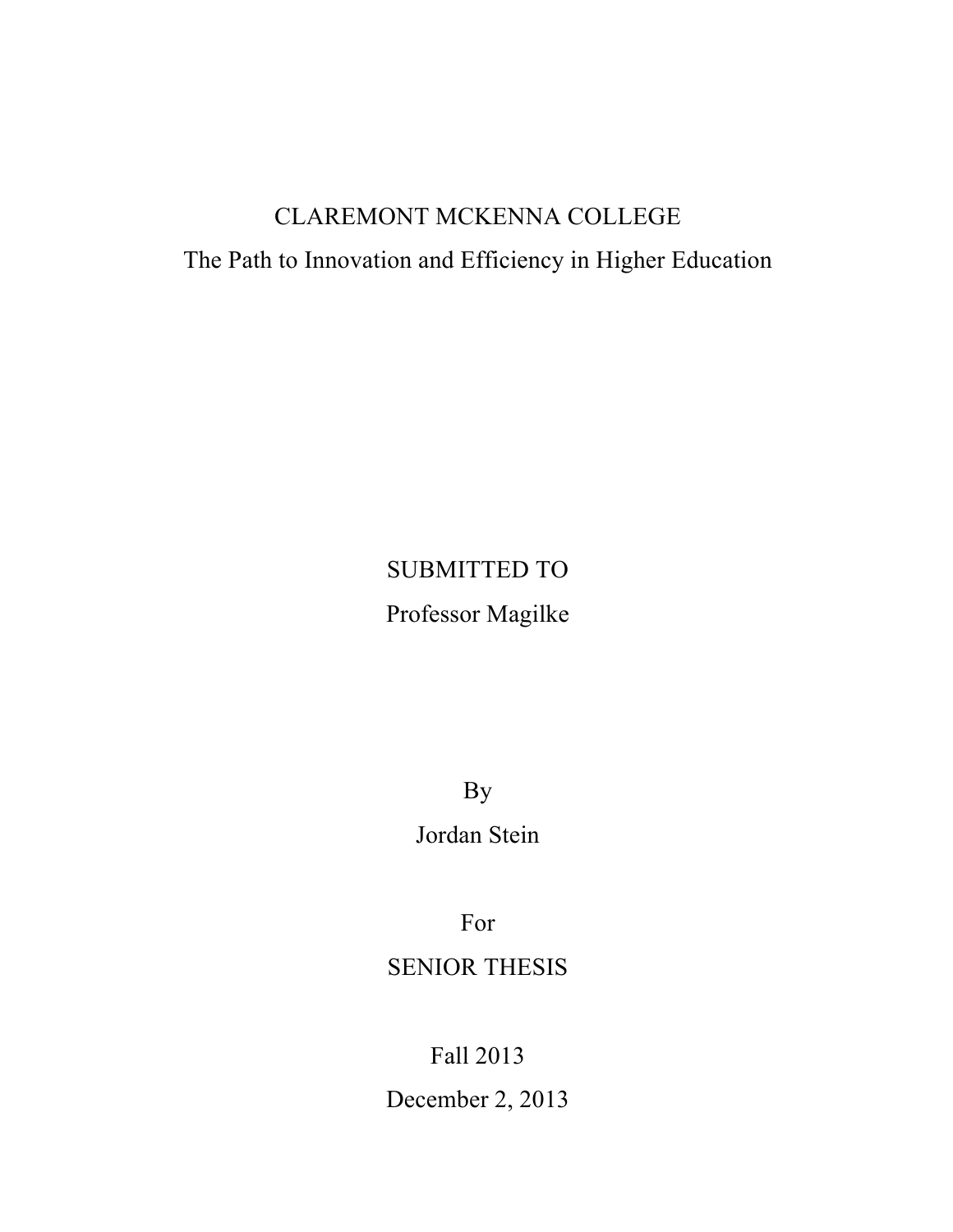#### ABSTRACT

In this thesis, I discuss the emergence of the "non-traditional" post -secondary student and what is necessary to both narrow the socioeconomic education gap and make higher education more efficient for the vast majority of Americans. l explain how the current conglomeration of laws, regulations and proposed regulations stifle innovation and inhibit the achievement of a high Education Return On Investment. I discuss changes that are on the horizon and borrow from the success of certain innovations. In the final section, I suggest and review potential frameworks for education innovation and funding that can make a difference. I propose a better measure of program-level success by using the following formula:

> Increased Earnings + Increased Economic Productivity + lower healthcare, unemployment, and other related costs Federal + State + Student Expenditures EDUCATION  $ROI =$

To arrive at this formula and evaluate current institutions, I look at the total costs to attend these schols, the cost per degree, and the cost per taxpayer. I look at earnings data for different periods after graduation as well as the levels of debt and interest payments students accumulate during this time. The results show that currently, for-profit institutions are much cheaper per degree to the student (long term) and taxpayer due to superior graduation rates, higher earnings data, and better job placement and therefore provide a higher Education ROI. These schools are also the most active in the education space in creating innovative new ideas to increase the "Return" while decreasing the "Investment" and at the same time increasing accesibilty to a larger group of students. Using this measure to evaluate our schools may result in a more eficcient appropriation of federal funds to the schools that are achieving a better Education ROI, an increase in the exponentially growing skilled labor market, and several other positive externalities positively correlated with education such as health, reduced crime, and a general increase in value to society.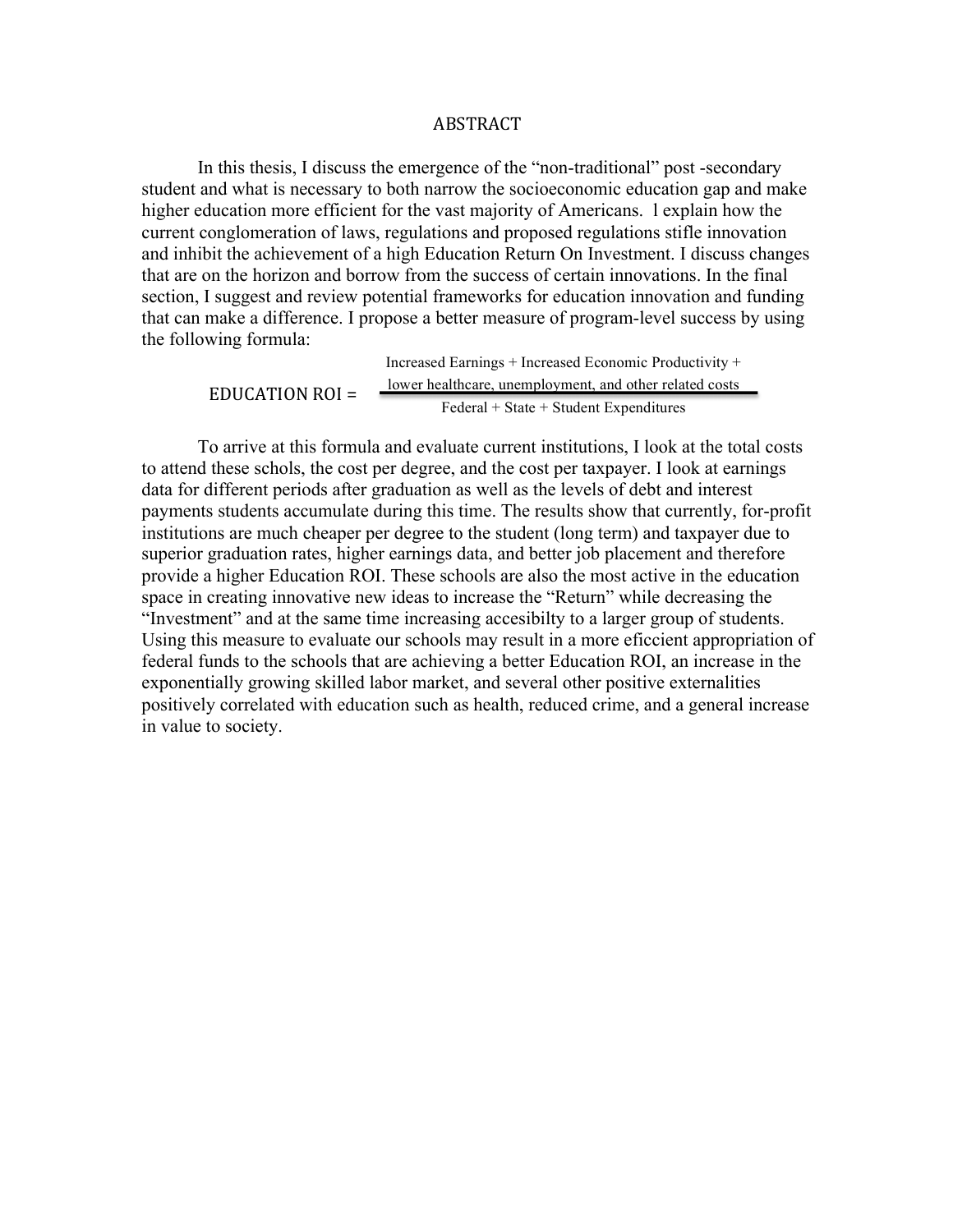#### The Path to Innovation and Efficiency in Higher Education

For several decades, higher education in the United States has been the envy of the developed world. Our elite institutions continue to perform at the highest levels in many respects. However, the American public, for good reason, has begun to question the value of higher education at the vast majority of our institutions. The cost of higher education has skyrocketed by 538% over the past 25 years, outpacing the CPI, median family incomes, and even rising medical costs.<sup>1</sup> The United States has slipped from first to  $11<sup>th</sup>$  in educational ranking among developed nations despite spending more than any other country on post-secondary education.<sup>2</sup> We lack focus on the central issue: Are our educational institutions delivering an appropriate return on the dollars invested by students and taxpayers?

Though the morass of regulations, student loan rules and consumer protection advocacy cloud the debate, from an economic perspective, the question we need to answer is how post-secondary education can provide the highest return on total dollars invested both by students and by state and federal entities. In this thesis, I will attempt to lay out a framework for measuring this "Education ROI".

Education may be the largest segment of our economy that has benefited only minimally from innovation. Most of the performance measures around higher education have focused on inputs instead of outputs. Pedagogical methods have not evolved until very recently. Largely through the efforts of the private sector, innovation in education is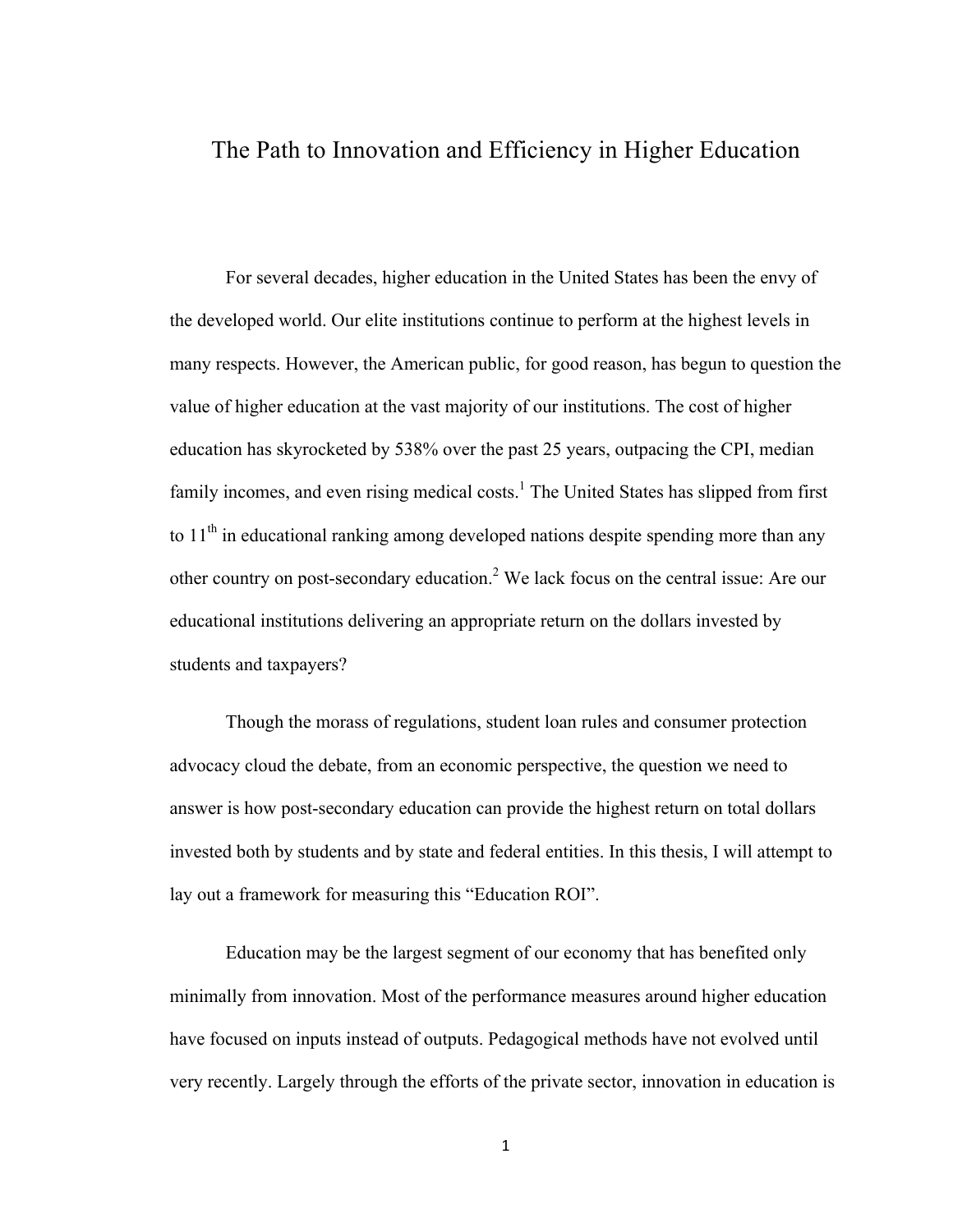finally beginning to take hold. Massive open online courses, hybrid education models and competency based programs are changing the dialogue around higher education. With these developments, we should be able to develop a framework that fosters innovation and efficiency leading to a substantially higher Education ROI.

Throughout this thesis, I will analyze the formula that we should implement to measure Education ROI. The data can be gathered to evaluate programs or institutions on a per graduate basis and ultimately per job placed or filled as well.



To achieve a higher Education ROI across the system will require a change in focus. It is time to evaluate a framework to measure the cost of investment and return from outcomes across all of higher education. To succeed will involve putting politics aside and embracing the private sector to fill in the gaps in innovation and required capital investment. This is already happening, with companies providing technology and service partnerships along witch capital to provide innovation to universities.

In the pages below, I will discuss the emergence of the "nontraditional" post secondary student and what is necessary to both narrow the socioeconomic education gap and make higher education more efficient for the vast majority of Americans. This is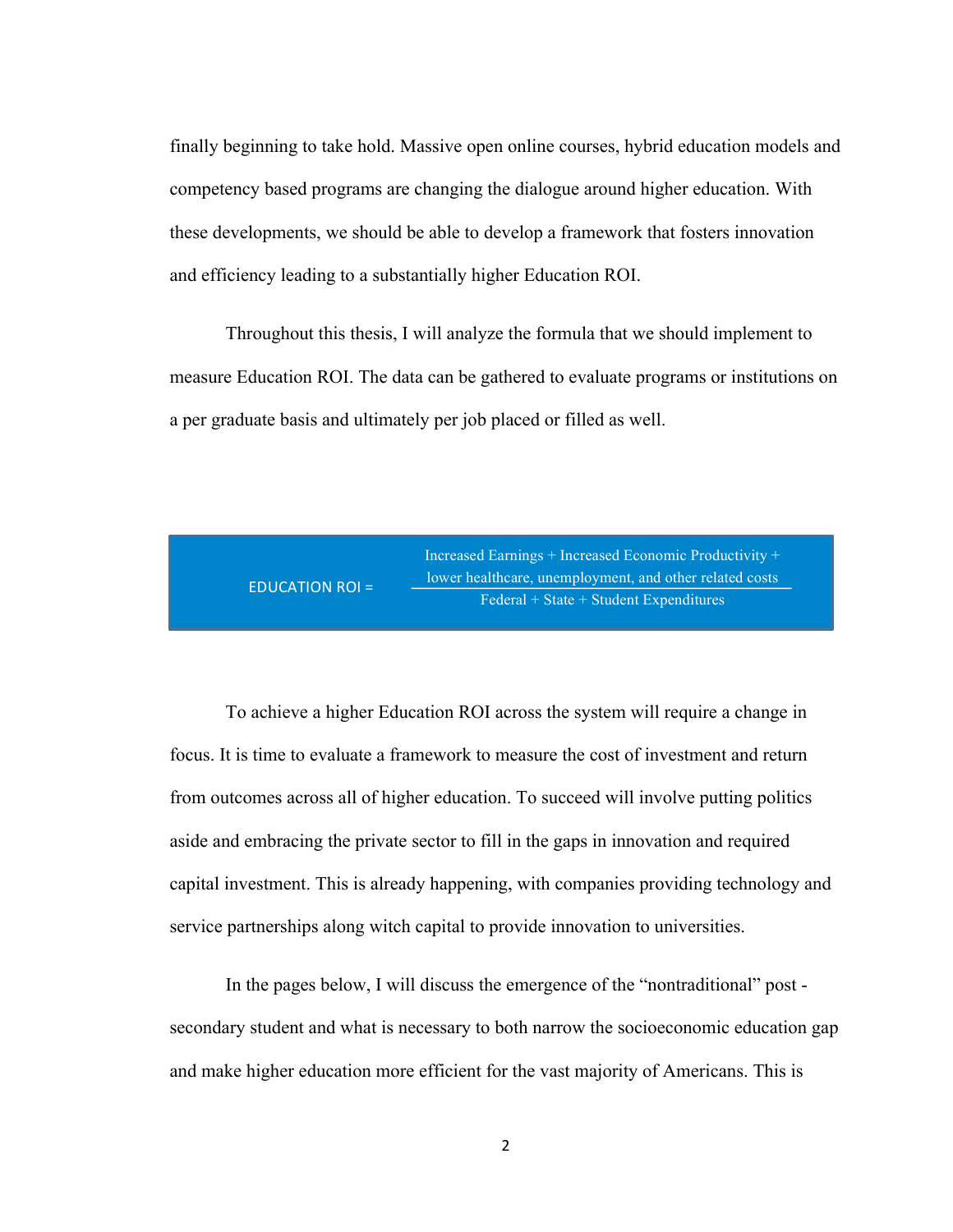where the focus on Education ROI needs to start. It is important to note that this examination will not focus on top tier schools serving a high proportion of traditional students. By the nature of their students, financial aid structures, admission hurdles and high graduation rates, these schools are already creating a high Education ROI.

I will also attempt to explain how the current conglomeration of laws, regulations and proposed regulations stifle innovation and inhibit the achievement of high Education ROI. I will discuss changes that are on the horizon and borrow from the success of certain innovations. In the final section, I will suggest and review potential frameworks for education innovation and funding that can make a difference.

#### 1. **The Value and Need of Higher Education Continues to Increase**

Recently, the number of students deciding to attend an institution of postsecondary education has increased significantly. Between 1995 and 2008, enrollments in these institutes increased by 35 percent across the board.<sup>3</sup> Private for-profit schools captured a vast majority of this growth as traditional schools struggled to keep up with the increasing demand. Between the 1996-1997 and 2007-2008 academic years, the number of for-profit institutions grew by just over 13%. During that time, enrollment in proprietary institutions increased by  $750\%$ <sup>3</sup> Much of this growth was driven by the increasing need for skilled labor as well as the increasing accessibility of certificate and associate programs. For example, by 2018, roughly 63% of jobs will require a degree of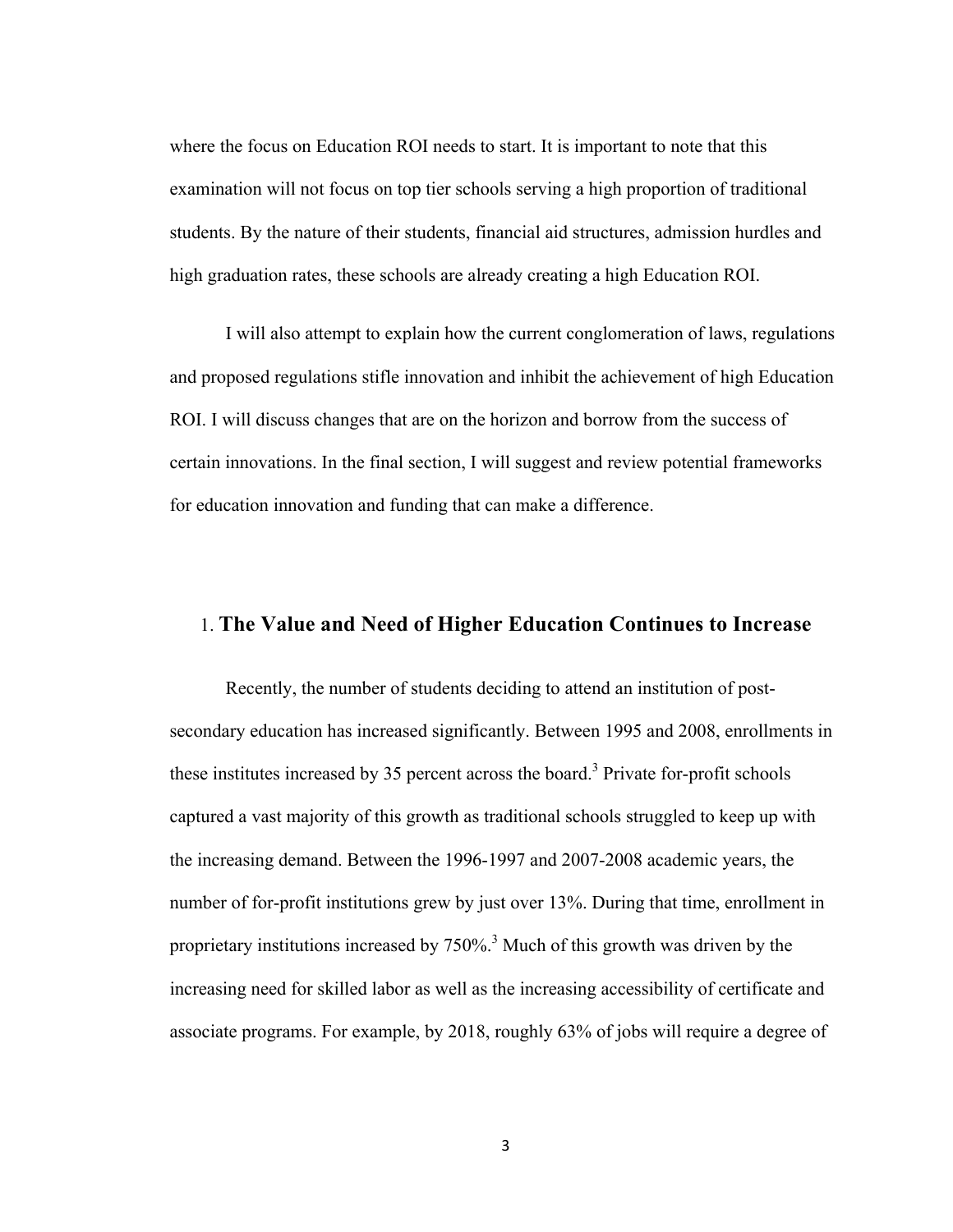some kind, according to recent projections by a Georgetown study on labor statistics. A detailed breakdown of these jobs can be seen in figure 1 below:<sup>4</sup>

| <b>FIGURE 1</b>          | Percent of specified occupation requiring specific degrees |                 |                                      |                               |                       |                      |                              |
|--------------------------|------------------------------------------------------------|-----------------|--------------------------------------|-------------------------------|-----------------------|----------------------|------------------------------|
| Occupation               | Total employment                                           | <b>Dropouts</b> | High School High School<br>Graduates | Some College<br>but No Degree | Associate's<br>Degree | Bachelor's<br>Degree | Master's or<br><b>Better</b> |
| Sales and Office Support | 27%                                                        | 15%             | 29%                                  | 38%                           | 30%                   | 27%                  | 9%                           |
| <b>Blue Collar</b>       | 21%                                                        | 46%             | 34%                                  | 20%                           | 19%                   | 6%                   | $2\%$                        |
| Food and Personal        |                                                            |                 |                                      |                               |                       |                      |                              |
| <b>Services</b>          | 17%                                                        | 34%             | 23%                                  | 18%                           | 15%                   | 10%                  | 3%                           |
| Managerial and           |                                                            |                 |                                      |                               |                       |                      |                              |
| Professional Office      | 11%                                                        | 2%              | $5\%$                                | 8%                            | 9%                    | 20%                  | 23%                          |
| Education                | 6%                                                         | 0%              | $1\%$                                | 3%                            | 3%                    | 11%                  | 25%                          |
| Healthcare Professional  |                                                            |                 |                                      |                               |                       |                      |                              |
| and Technical            | 5%                                                         | 0%              | $1\%$                                | 2%                            | 11%                   | 8%                   | 16%                          |
| Science, Technology,     |                                                            |                 |                                      |                               |                       |                      |                              |
| engineering and Math     | 5%                                                         | 0%              | $2\%$                                | 3%                            | 5%                    | 10%                  | 14%                          |
| Community and Arts       | 3%                                                         | $0\%$           | $1\%$                                | 2%                            | 3%                    | 7%                   | 7%                           |
| Healthcare Support       | 3%                                                         | 2%              | $4\%$                                | 5%                            | $5\%$                 | $1\%$                | $1\%$                        |
| Total                    | 100%                                                       | 100%            | 100%                                 | 100%                          | 100%                  | 100%                 | 100%                         |

The value both to students and society of post-secondary education has been indisputable for a long time. Studies have shown increased lifetime earnings and societal benefits including decreased medical and corrections costs and increased economic output flowing from education.<sup>5</sup> Figure 2 below demonstrates the value of education to students as it relates to income. 4

Figure 2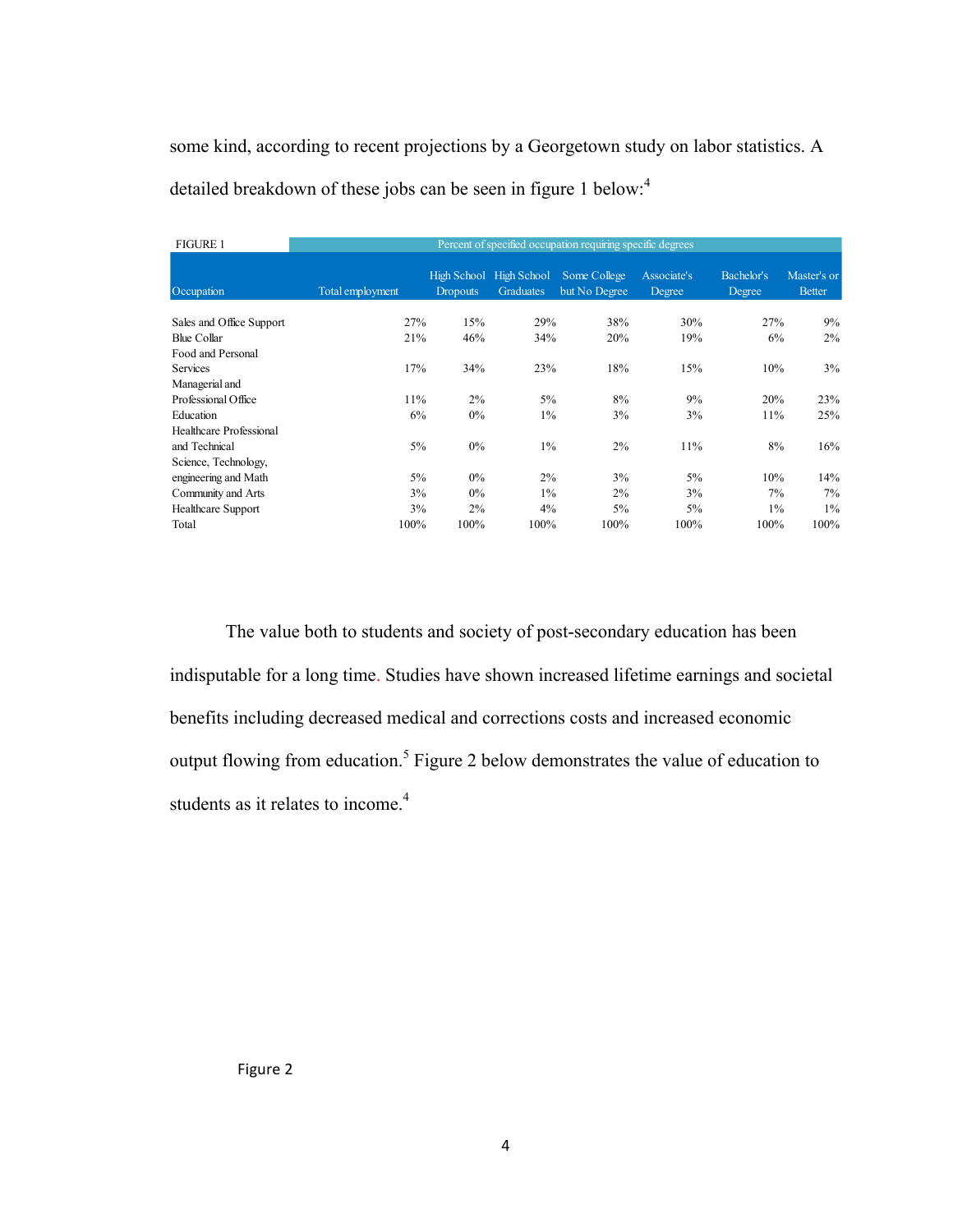

For-profit education began its rise in 1992, in large part because traditional postsecondary education institutes struggled to keep up with the demand from "nontraditional students." At that time, the United States House of Representatives Committee on Education and the Workforce created a federal stipulation allowing for moneymaking institutions to receive federal aid. They passed the "85-15" rule, which created a requirement for private for-profit schools to acquire at least 15% of their revenues from the students. This was amended in 1998 into the "90-10" rule, which is still in place today.<sup>6</sup> The idea behind the rule is that if a school is truly value creating or enhancing, there should be no problem gathering 10% of revenues from students. At the same time, allowing 90% of the revenues to be provided by the government allows these institutions to service a riskier sector of the population.<sup>1</sup>

<u> 1989 - Johann Stein, fransk politik (d. 1989)</u>

 $1$  The 90-10 rule is the source of significant controversy. Many commentators believe it keeps prices high and deters education of poorer students<sup>7</sup>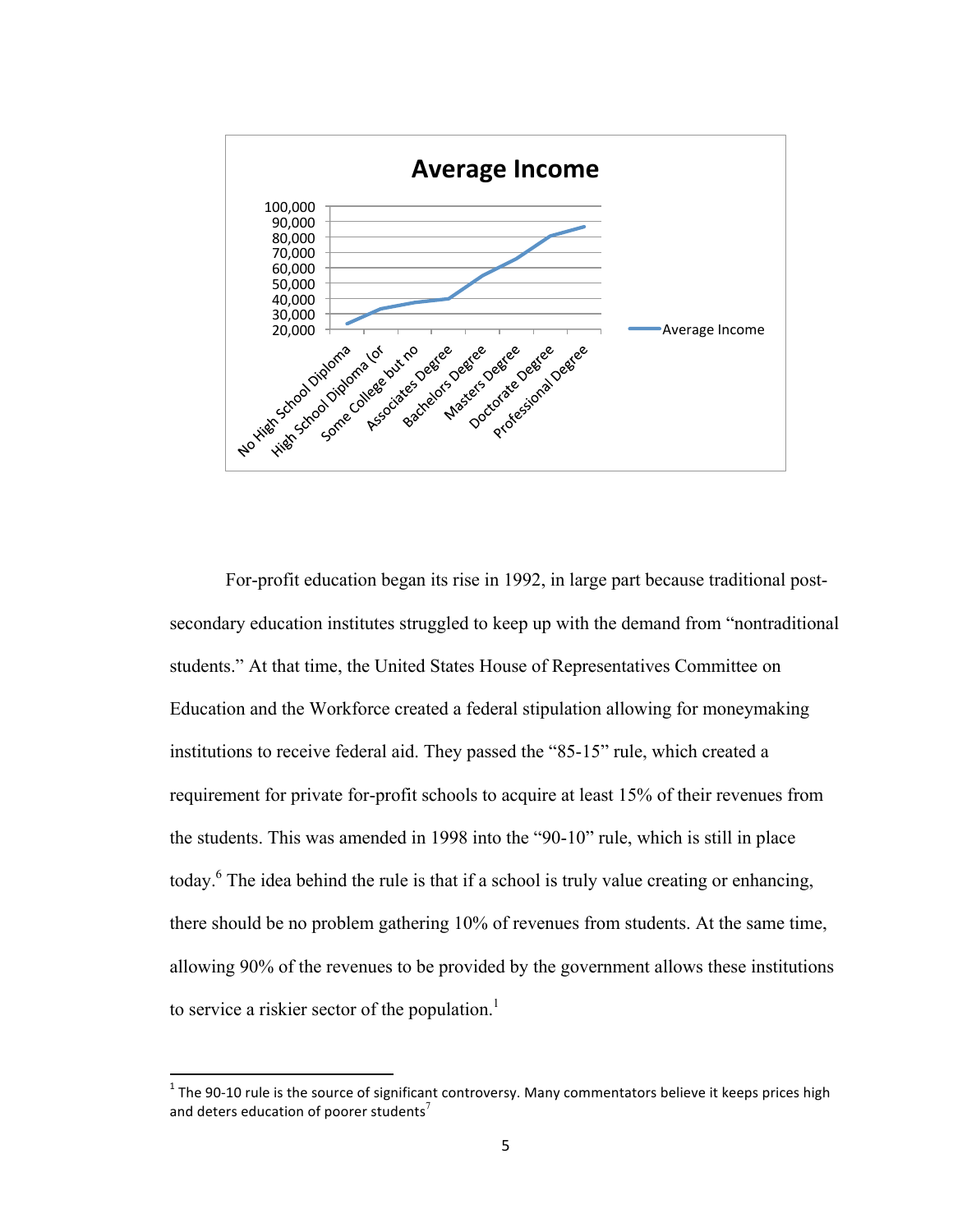Over the past decade, the for-profit sector has grown to approximately 13% of all post-secondary students.<sup>8</sup> These students receive more than just an increase in their earnings and tax contributions by earning degrees from these schools; they fill a very important role needed in our growing skilled labor market.

As an example, examine the manufacturing industry. According to the Manufacturing Institute, there are roughly 600,000 vacancies in skilled manufacturing positions. Effectively all of these positions will require some level of post-secondary education. The U.S. Bureau of Economic Analysis conducted a study identifying the effects of an economic growth multiplier as it relates to filling these positions. That is, how much external economic activity is generated by \$1.00 dollar of manufacturing sector GDP. They found that in manufacturing, \$1.00 equates to roughly \$1.48 of activity. In other words, if the 600,000 jobs were filled, 406,441 additional jobs would be created across all industries.<sup>9</sup>

If all of those positions are filled, the unemployment rate would drop as much as 0.64% and national GDP should increase roughly 1.04%. Furthermore, according to the Manufacturing Institute, the US could gain \$67.8 billion in exports, \$47.4 billion in direct foreign involvement, and \$8.5 billion in research and development investments. These jobs would have a significant, positive impact on the public sector as well. \$10.3 billion in unemployment insurance claims could be expunged, \$17.6 billion of additional income tax could be generated, and \$6.7 billion in corporate taxes could be generated if there were no vacancies in the  $1,006,441$  potential jobs.<sup>9</sup> This element represents a substantial portion of the return in my Education ROI equation.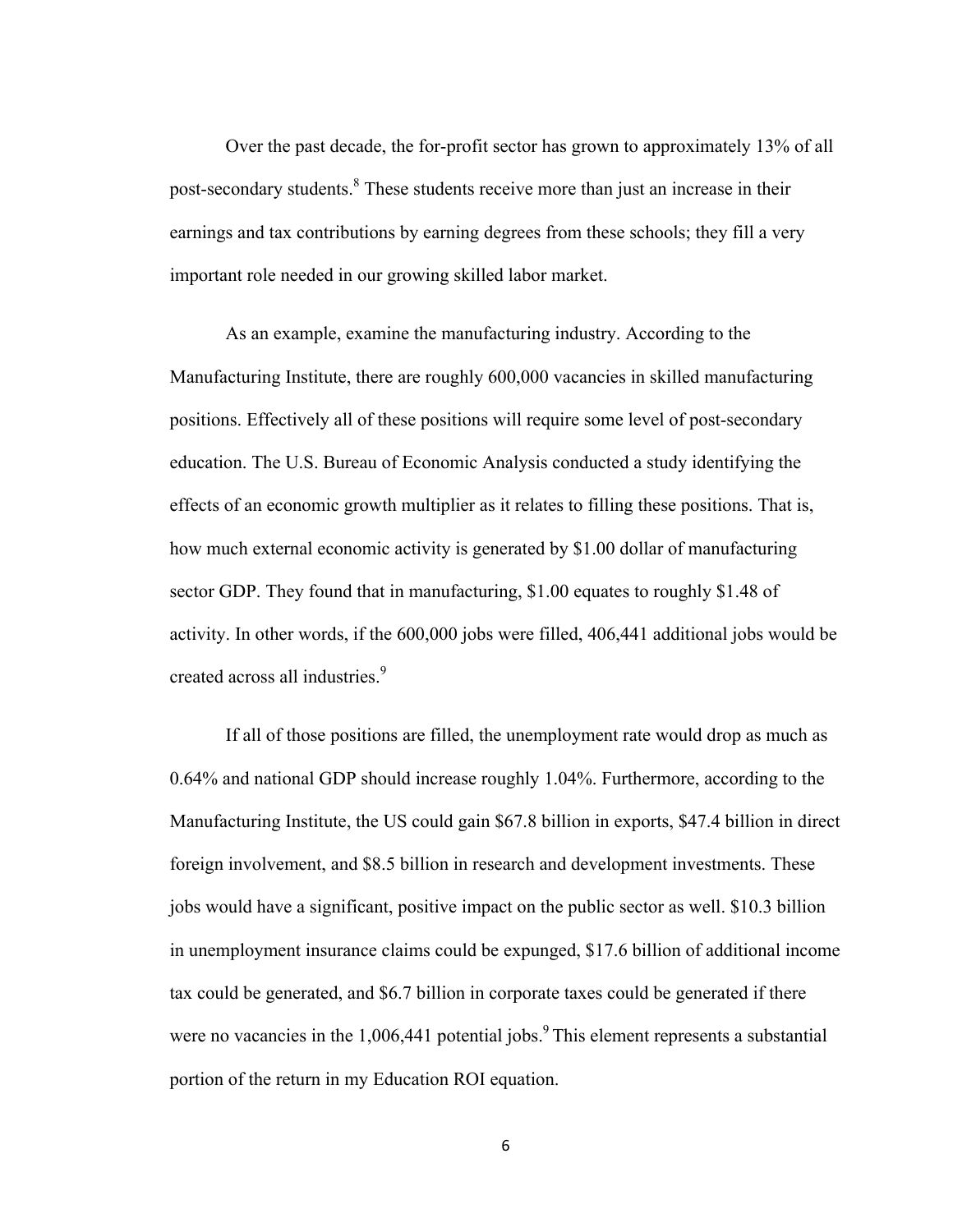Higher education, In addition to increasing the value of the skilled labor force, has other particularly beneficial externalities. For example, studies have shown that there is a direct negative correlation between education and crime.<sup>10</sup> In a more abstract sense, higher education usually causes healthier, more satisfied lives as well as higher community involvement. For all these reasons, every effort must be made to ensure we have the most efficient and accessible post-secondary education system possible.

#### **2. The Rise of Nontraditional Students**

. While there is no precise definition, the "nontraditional student" is usually defined as satisfying at least one of the following characteristics: $11$ 

- Delays enrollment
- Attends part-time for at least part of the academic year
- Works full time while enrolled
- Financially independent in determining financial aid eligibility
- Has dependents other than a spouse
- Is a single parent or lacks a high school diploma

Interestingly enough, the "nontraditional" student represents a far greater percentage of the population than the traditional one. As the definition is slightly ambiguous and often varies subtly between different sources, it is difficult to pinpoint the exact percentage of nontraditional students. However, it has been estimated at over 70% by nearly all major reports for the past decade, including estimates by the US Department of Education $<sup>11</sup>$ . A</sup>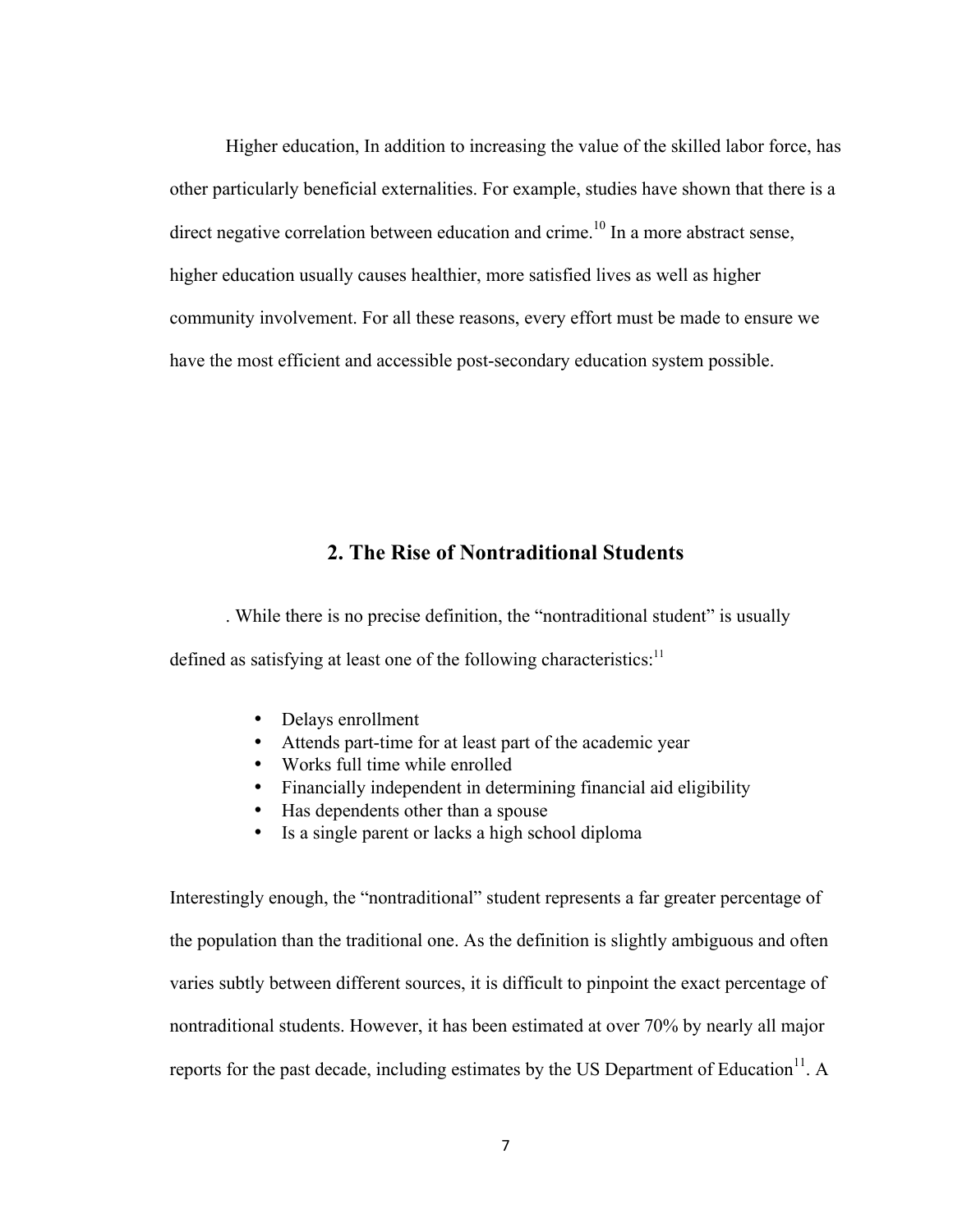breakdown of the percentage of nontraditional students at each type of school can be found in Figure 3 below: $11$ 

| Type of Institution           | <b>Traditional</b> | Minimally | Moderately<br>Nontraditional Nontraditional Nontraditional | <b>Highly</b> | Total Percentage<br>of Non<br><b>Traditionals</b> |
|-------------------------------|--------------------|-----------|------------------------------------------------------------|---------------|---------------------------------------------------|
| Public 2-Year                 | 11%                | 14%       | 35%                                                        | 40%           | 89%                                               |
| Public 4-Year                 | 43%                | 20%       | 23%                                                        | 14%           | <b>57%</b>                                        |
| Private Not-for-Profit 4-Year | 50%                | 15%       | 16%                                                        | 19%           | <b>50%</b>                                        |
| <b>Private For-Profit</b>     | 11%                | 15%       | 39%                                                        | 35%           | 89%                                               |

Nontraditional students have the greatest potential to impact the economy due to their massive numbers. However, due to time constraints, financial restraints, and other factors that separate them from the traditional student, they require a more flexible schedule and individualized education model. The for-profit sector has been the most adaptive sector of education to meet these specific needs by implementing block scheduling, online and hybrid classes, and a greater focus on vocational development in order to more effectively place the students in jobs. Furthermore, these nontraditional students are the ones who make the greatest use of aid from the federal government. This aid comes in the form of Title IV funding and represents a major portion of the "Investment" in our Education ROI template – specifically, all federal and state funding

#### **3. The Importance of Title IV Funding**

Title IV funding includes all financial aid to students as defined in the Higher Education Act of 1965, amended in 1992.<sup>12</sup> Each year, over \$150 billion dollars in Title IV funds are available to eligible students in eligible programs in the form of grants,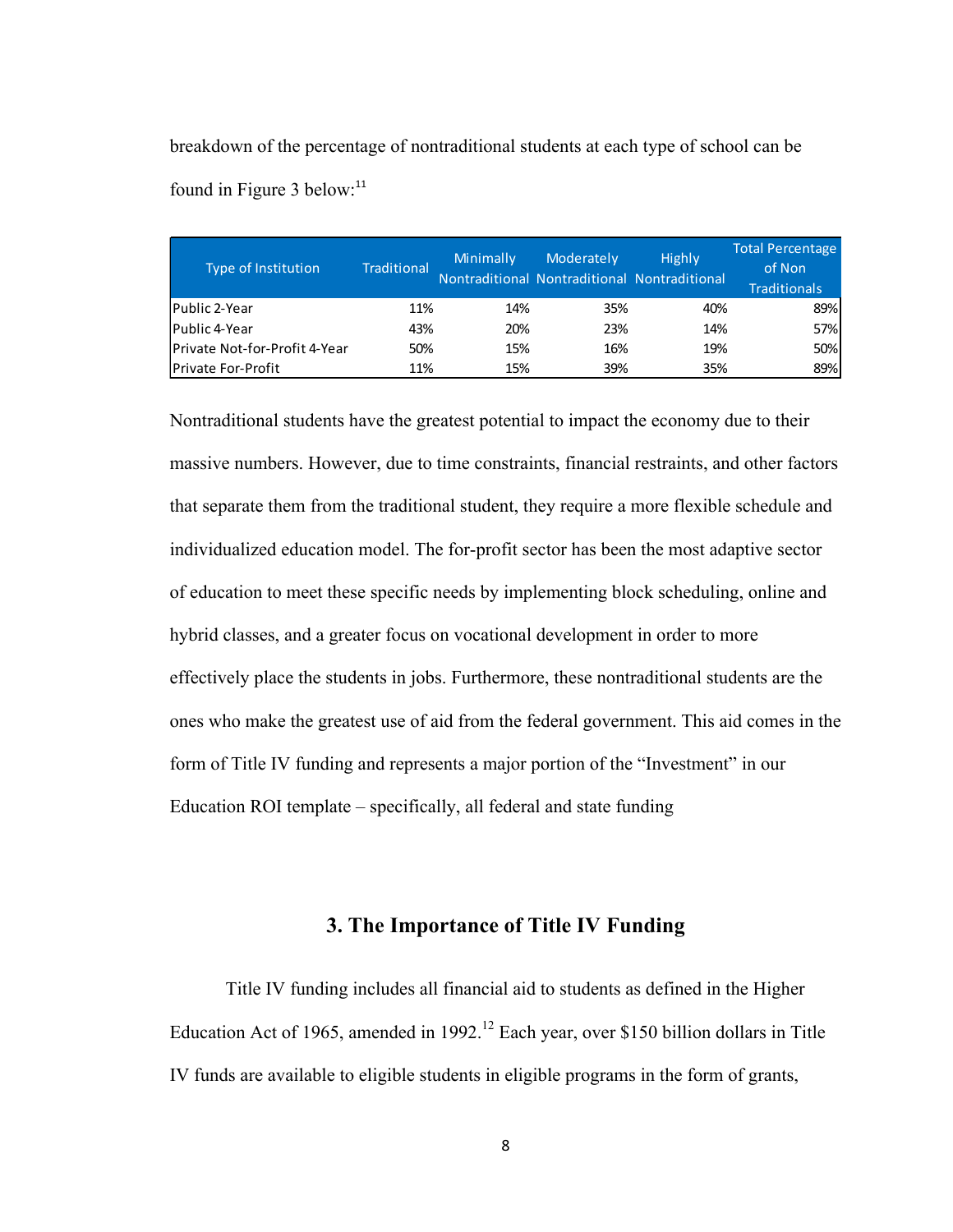loans, and work study funds. According to data from the DOE, the cost of college has created an environment where over 50% of students in post-secondary education receive some amount of Title IV funding.<sup>13</sup> As the costs of education have risen faster than just about any other index in the US, this government funding has become increasingly important. This trend can be observed in figure 4 below.<sup>1</sup>



Grants and Loans are the two main sources of Title IV aid. Grants do not need to be paid back, and the interest on loans can be subsidized or unsubsidized. For subsidized loans, the government pays the interest until graduation. Unsubsidized loans often allow for deferred payment until after graduation, but the interest is still capitalized making the loan more expensive to the student.<sup>14</sup> The majority of grants are awarded under the federal Pell Grant program, but are also available to eligible students in the form of Federal Supplemental Education Opportunity Grants (FEOG), Teacher Education assistance for College and Higher Education (TEACH) Grants, and Iraq and Afghanistan Service Grants.<sup>25</sup> Alternatively, loans are available to students who demonstrate financial assistance eligibility but do not meet the requirements to receive a grant. For an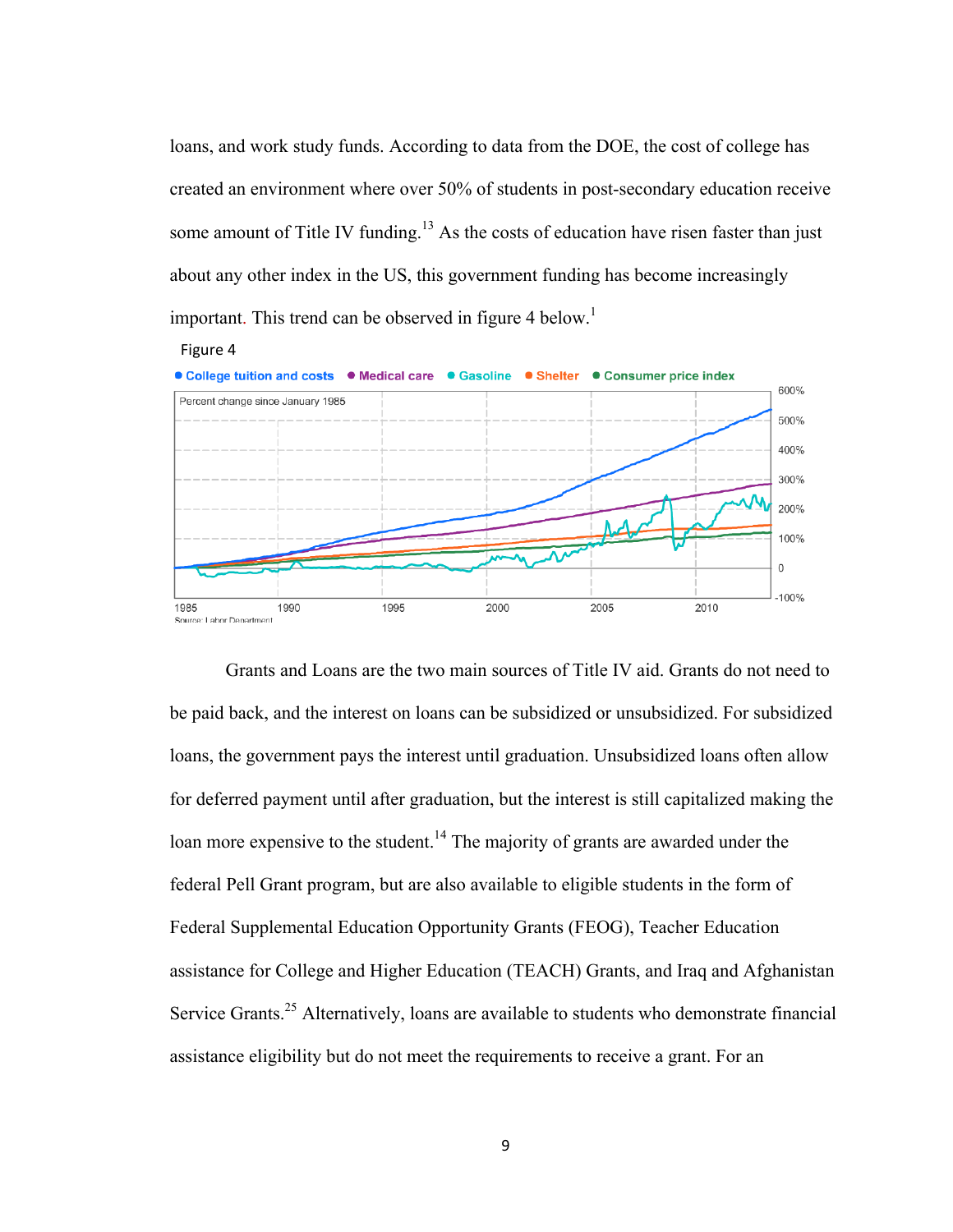undergraduate loan, congress passed a law this summer tying the interest rate to the 10 year Treasury rate plus  $2.05\%$ , capped at  $8.25\%$ .<sup>15</sup>

Students do have the option to receive private loans from banks and other institutions, however, those terms are almost always unfavorable in comparison. Work study funds allow students to work for money that can be used towards tuition. The government can often help provide an employment opportunity to a student in need that might otherwise be difficult if not impossible for the student to obtain. Grants, student loans, and work study funds are all represented in the denominator of my Education ROI equation. I will not attempt to identify the correct ratio of these financing structures as that is more of a social engineering and policy question outside the realm of this paper.

As it turns out, Title IV funding is a very good investment for the government. That being said, students defaulting on loans do represent a material cost to the government. A default is defined by the lack of a payment within 270 days (9 months) of the due date.<sup>17</sup> If a borrower defaults, unlike many other types of loans, he or she cannot file for bankruptcy and be excused from or get a reduction on the amount. Instead, the loan will remain due until it is paid in its entirety, for the duration of the borrower's life. Often, the government will outsource the collection of these payments to private collection agencies. Other times, the government may take it out of tax refunds or social security benefits owed to the borrower. Either way, the negative connotation of default is considerably worse than the fiscal reality. The Office of Management and Budget reported that the recovery rate for all loans made under the Federal Direct Loan Program is approximately  $$11.06$  for a loan of  $$10.00$ <sup>18</sup>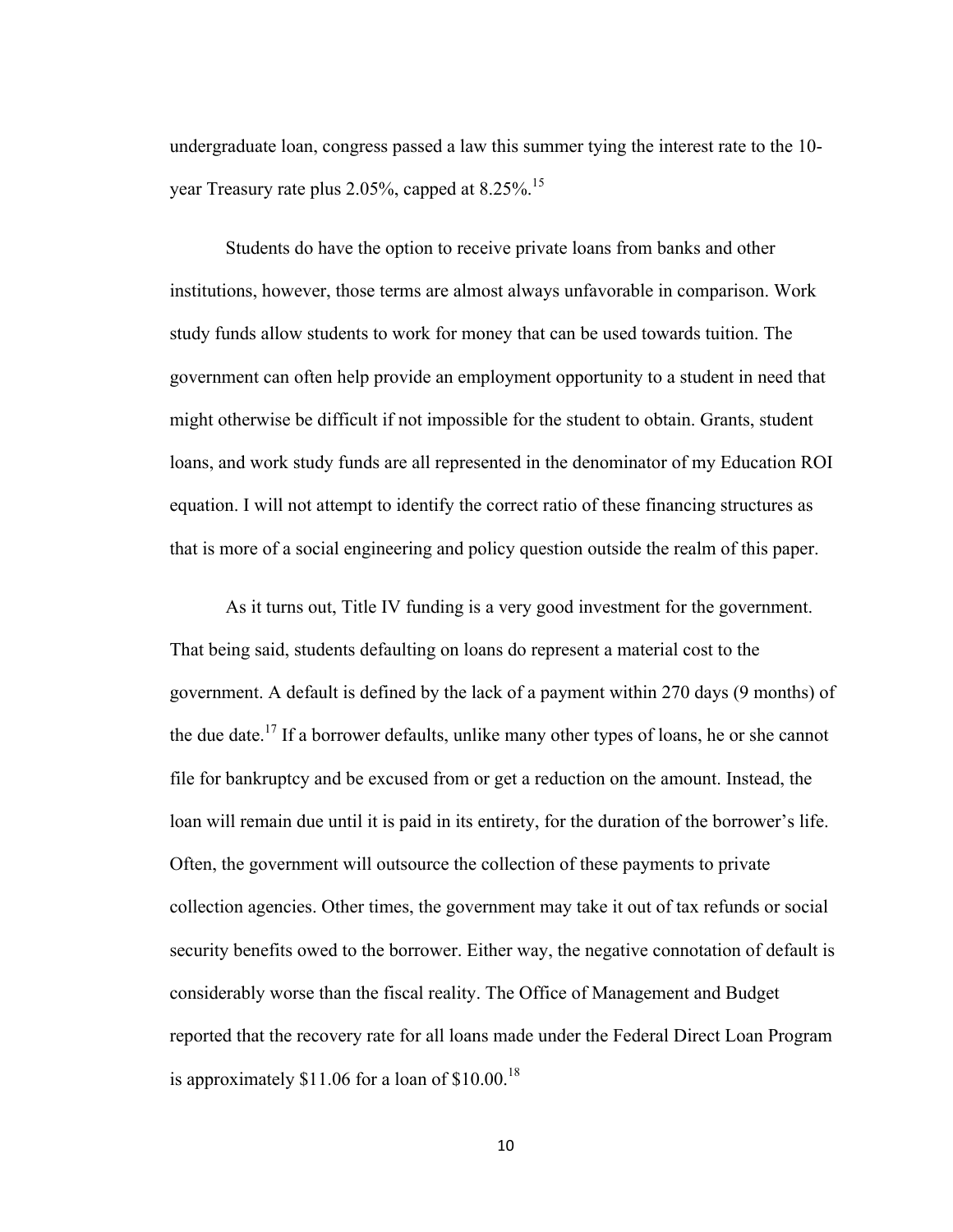In addition to the OMB report, USA News released an article on November 25, 2014 examining the profit booked by the US government in recent years and projecting the future federal gains from our current system of student tax collection. For 2012 and 2013, the government realized \$37.7 billion and \$41.3 billion, respectively, in profits off of student loans. If our system continues, over the next decade this number will aggregate roughly  $$175$  billion.<sup>16</sup>

There are two main ways to the government evaluates the level of default on student debt. The first metric is the cumulative lifetime default rate. The other is the cohort default rate (CDR). While the CDR measures only defaults in a two year period, the cumulative lifetime default rate measures the risk of default on loans throughout their entire life<sup>2</sup>. The 2-year CDR's for public and for-profit schools are 7.6% and 8.0%, respectively. This difference gets slightly magnified when assessed using the cumulative lifetime default rate. This rate is 21.4% for 2-year public institutions and 26.0% for their proprietary counterparts.<sup>16</sup>

#### **4. Demonizing of the For-Profit Sector**

For-profit colleges have recently faced increased adversity. They provide education to an extremely high-risk segment of the population that has the hardest time paying for education and the highest percentage of loan defaults. Students at these institutions represent 13% of the enrolled population and 23% of all Title IV funding.<sup>19</sup>

<u> 1989 - Johann Stein, fransk politik (d. 1989)</u>

 $2$  The Government is moving to a three year CDR, however, only unverifiable advisory data currently exists to measure this.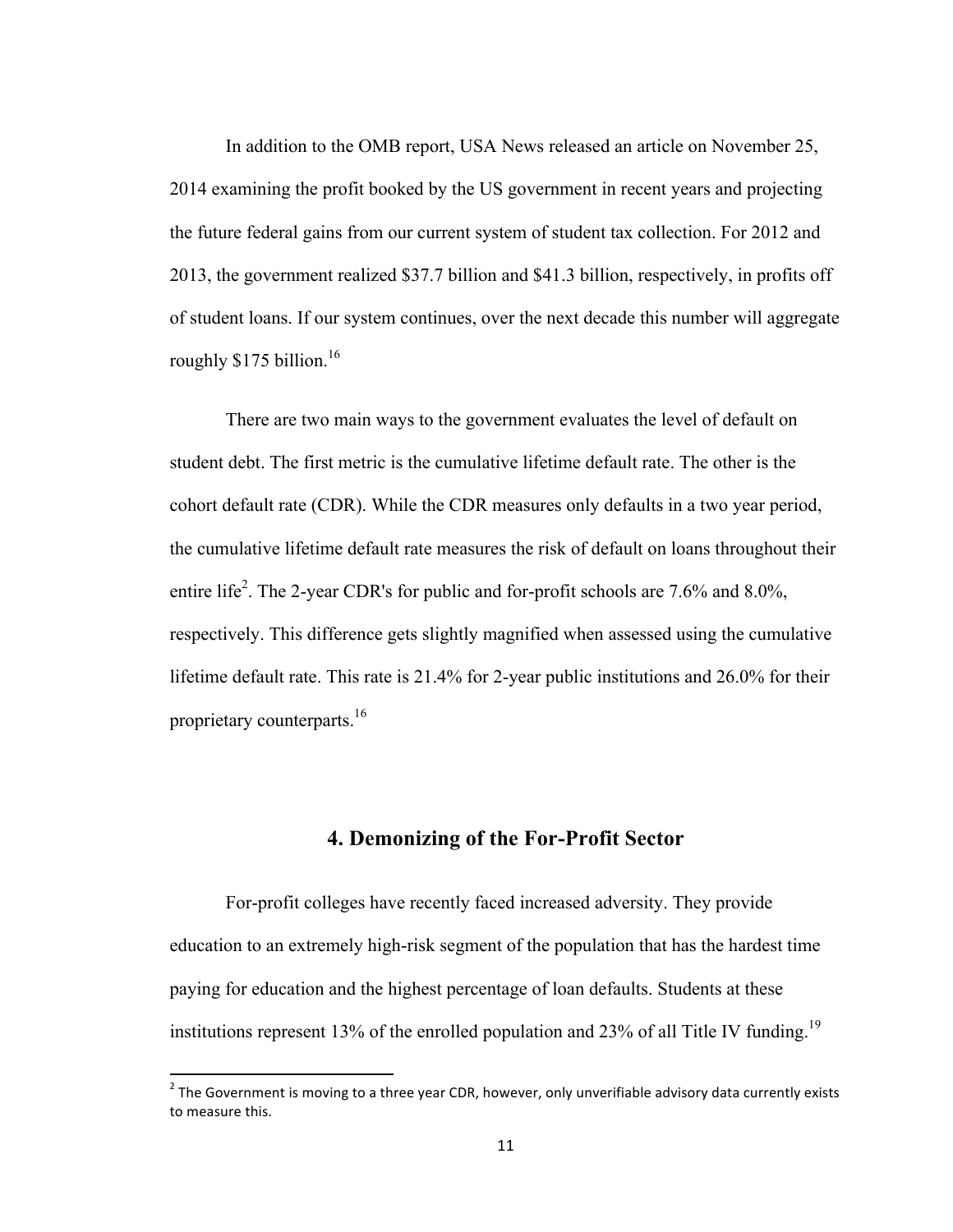Critics worry too high a percentage of Title IV funds is going to entities making a "profit". For example, Roberto Rodriguez, special assistant to the President for education policy, was quoted on October 24, 2013 saying, "Yes, I mean we believe we need to cut [for-profits] out of some point of federal aid."<sup>20</sup> He, and others of the same opinion, claims that these institutions engage in questionable recruiting practices, deceiving students by claiming unrealistic career prospects and downplaying the role future debt will play in their lives. To examine this allegation, the Government Accountability Office created a report released in August, 2010 about a study where they posed as potential students and had interviews with personnel from proprietary institutions. These interviews were recorded to try and pinpoint and verify the claims made against these schools. The original findings were scathing and extremely detrimental to the industry. Stock prices plummeted and the negative perception of for-profit education intensified.

According to the study, "undercover tests at 15 for-profit colleges found that 4 colleges encouraged fraudulent practices and that all 15 made deceptive or otherwise questionable statements to GAO's undercover applicants."<sup>21</sup> The fraud referred to encouragement given to four of the fifteen undercover prospective students by recruiters to falsify their financial aid applications in order to receive more money from the government. The report also claimed that schools under represented the true cost of the degree and convinced applicants to enroll without letting them confer with a financial advisor.

The GAO study was carried out at the request of Senator Tom Harkin, a Democrat from Iowa and the Chairman of the Senate Health, Education, Labor &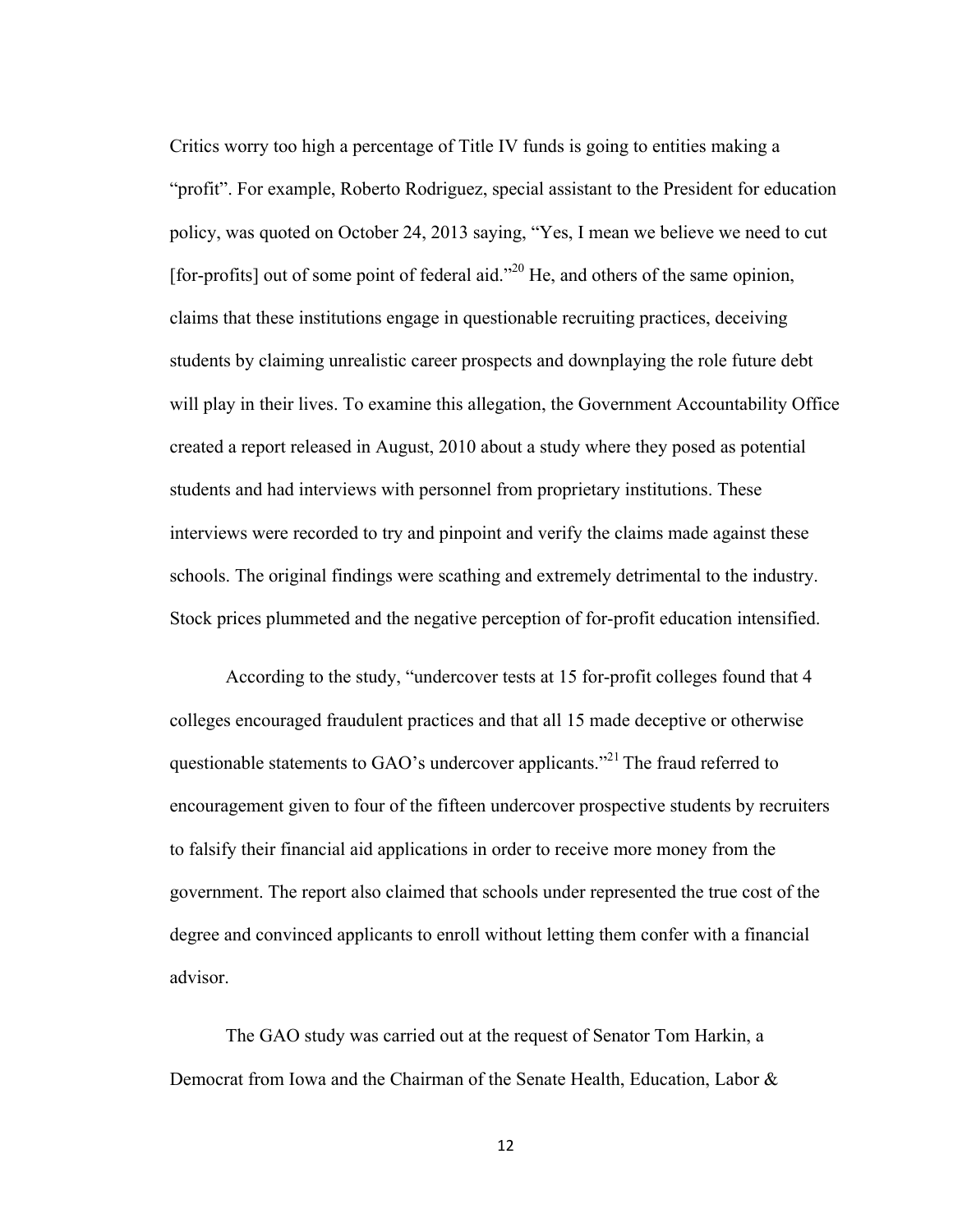Pension (HELP) Committee.<sup>19</sup> Harkin has been an outspoken critic of for-profit education, condemning the sector for the deceptive and costly programs the study sought to investigate. Many other Democrats share his view that community colleges provide a cheaper, more honest and equally valuable education to help students earn their degrees.

This report received an exceptional amount of criticism by proponents of forprofit education. The Coalition for Educational Success filed a lawsuit against the GAO claiming, "The GAO failed to adhere to applicable professional standards and protocols in preparing its findings. Because the investigation was not impartial but was preordained to reach conclusions against career colleges, the GAO produced findings that were riddled with errors and replete with biased and unsubstantiated conclusions.<sup>22</sup> These assertions caused a review of the report and an eventual correction to it by the GAO within the year. These corrections are so rare that this was one of 10 reports to get corrected in 2010 (roughly 1,000 reports were written during that year).<sup>23</sup> Though the extremity of the report was certainly toned down, the GAO stood by their conclusions that there was deception and certain violations of statutes.

As the GAO tried to release the corrected version quietly, the Coalition, among others, was not satisfied. Their spokesperson, Lanny Davis, made a statement saying, "It appears as though, in its first report, the GAO selectively edited or changed the tenor of conversations to make the original report appear more negative. This raises serious questions about the credibility of the GAO's analysis and process."<sup>23</sup> Out of the 28 "scenarios" undercover students enacted, 16 of them were altered in the second iteration.<sup>24</sup>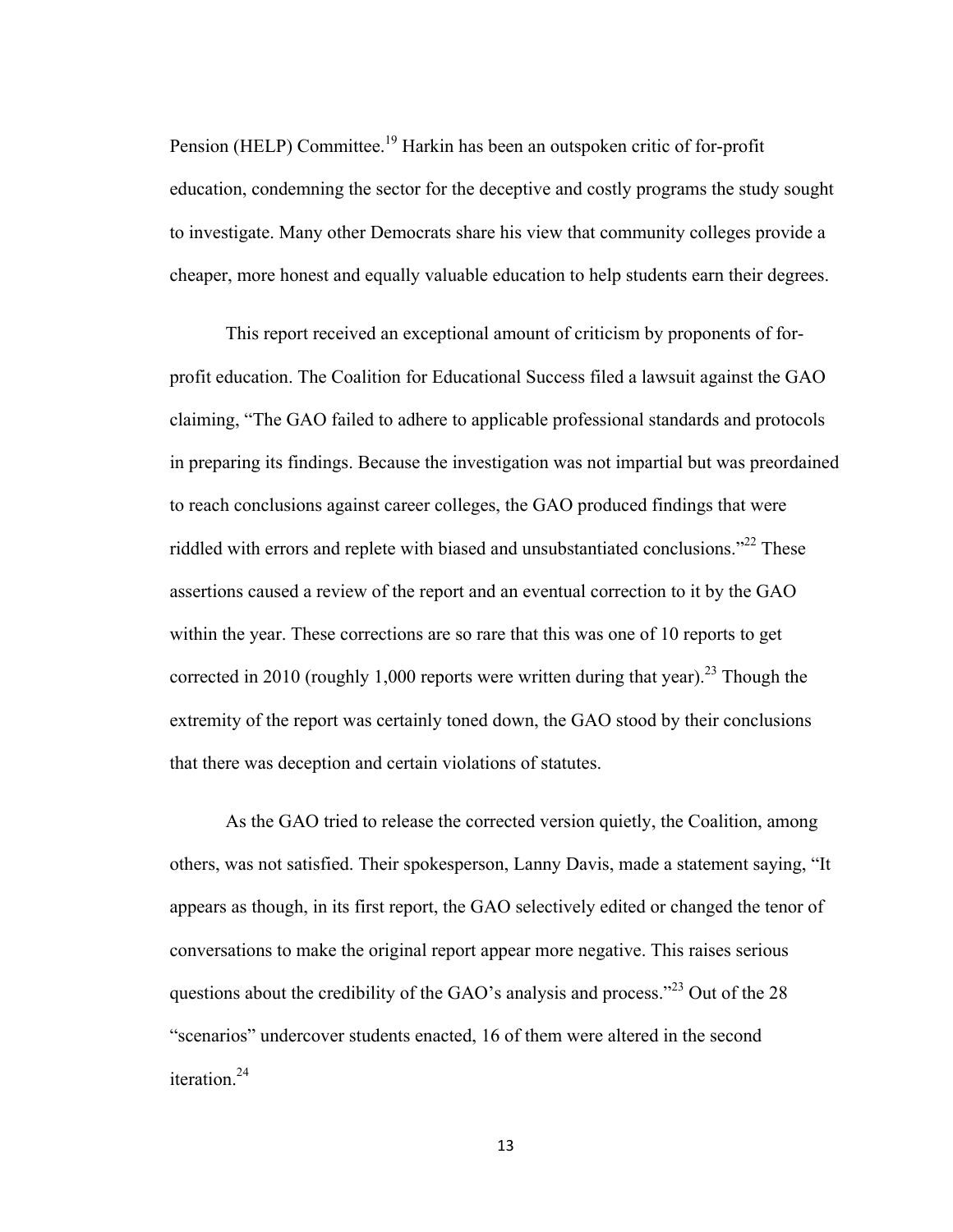Senator Harkin's actions appear to be coordinated with those of the Department of Education (DOE) to develop an ROI based rule. According to the DOE, they are designing a rule against for-profit education that would hold the institutions accountable for the best interests of their students and make sure that they were creating a constructive pathway to "gainful employment in recognized occupations."<sup>25</sup> The rule sought to "(1) provide institutions with better metrics and more time to assess their program outcomes and thereby a greater opportunity to improve the performance of their gainful employment programs before those programs lose eligibility for Federal student aid funds, and (2) identify accurately the worst performing gainful employment programs. At the same time, the final regulations require that these federally funded programs meet minimal standards because students and taxpayers have too much at stake to allow otherwise."<sup>26</sup>

This rule was first published on October 29, 2010, and the final version of it was implemented on July 1, 2012. The rule sought to disqualify programs in which cohorts of graduates had debt service payments exceeding 12% of their reported income and 30% of their discretionary income. It also sought to exclude programs in which 35% of cohorts were not amortizing their debt principle, even though many Title IV programs allow for deferral of the principle amortization.<sup>27</sup>

This version of the rule was extremely hard on for-profit institutions and was struck down as arbitrary and capricious in the federal court.<sup>28</sup> The DOE's attempt to get at an ROI concept is laudable, but the rule had several failures with respect to calculating Education ROI. First it only focused on entities that have the tax status of "for-profit."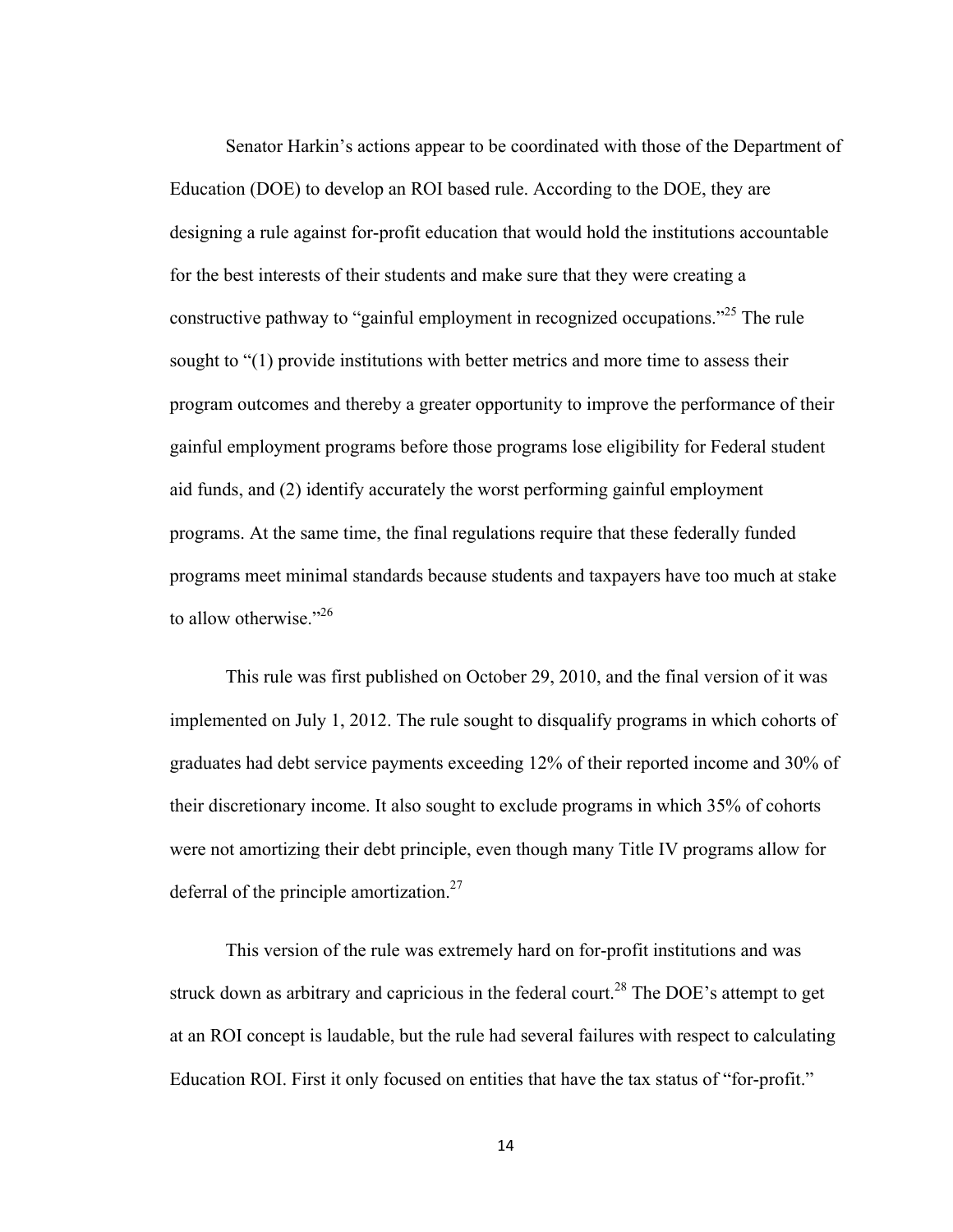Second, it focused solely on student costs. Third, it set arbitrary thresholds of 12% debt to earnings ratio on short term earnings rather than looking at true total economic return. In short, it failed to capture accurately all the costs and benefits of higher education instead of focusing on somewhat arbitrary metrics.

After the most recent version was struck down, the DOE drafted a proposal with even stronger thresholds. The debt to income ratio was tiered to create penalties at 8% vs. the earlier 12% debt service ratio and the debt to discretionary income rate reduced to a 20% level. While this rule is still in negotiation and not yet final, its intent is clearly to penalize institutions with "for-profit" status.

#### **5. Relative Performance and Cost Analysis**

Though tuition is significantly more expensive at for-profits than community colleges, the two types of schools have very different cost structures. The average tuition during the 2006-2007 school year was \$13,442 at 2-year for-profit colleges. At the time, this made up on average 90.8% of the school's costs per year. While the average tuition at a community college was only \$2,133, that only represented 18.2% of total costs. All other costs are represented through government grants and contracts. The main reason, therefore, that tuition is so much higher at for-profit schools is because the students bear just over 90% of the total cost. When student costs and federal + state support are added together, the total costs at for-profits and community colleges are respectively \$29,606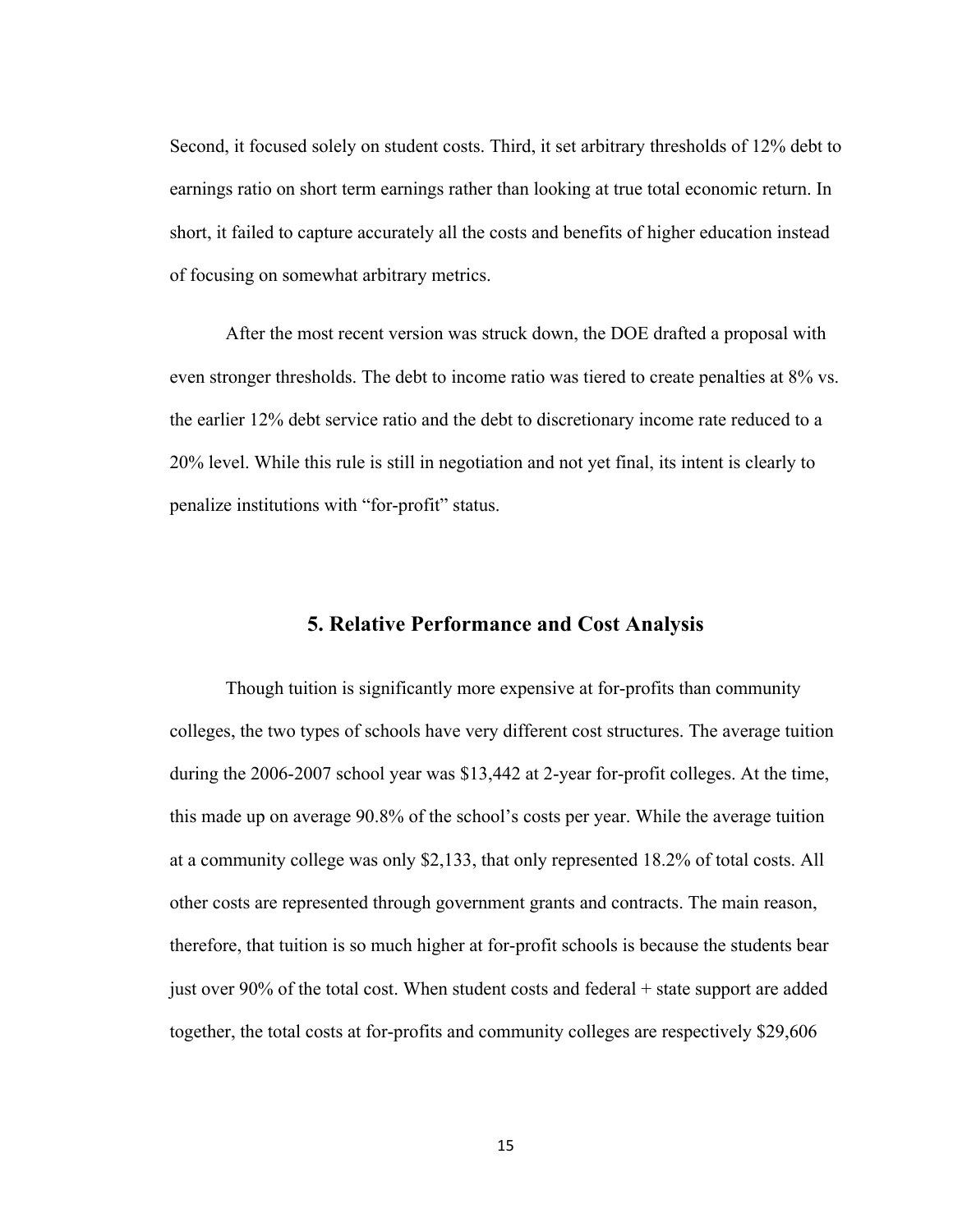and \$23,464.<sup>18</sup> This element represents the entirety of the investment value in my Education ROI formula.

Another major factor in the cost of a certificate or degree is the percentage of students who graduate. Those who fail to graduate represent a significant cost to the government and private lenders in the form of increased defaults. In addition, they do not benefit from the increased income tied to the degree and therefore will not provide as much money to the government in the form of future income taxes. Therefore, every effort should be made to maximize this variable across all of higher learning. Graduation rates across different types and levels of institutions can be found in figures 6 and 7. Because of the higher graduation rates at for-profit institutions, for-profit participants account for a higher percentage of total degrees than total students. Another important element to note about these figures is the increased proficiency in generating degrees for minority students for-profits have achieved as compared to other types of schools.

Roughly 29% of students transfer out of community colleges and into these public school programs. Of that number, about 1/3 of the students do so after obtaining a degree from the community college. This means that roughly 19.3% of students transfer without first earning a degree from the community college. Of those 29.3 %, roughly 50% (the 4 year graduation rate at a public school) should graduate. This means that an additional 9.5% of students who transfer end up getting a degree from somewhere else.<sup>18</sup> – another signal that these schools operate at a higher level of efficiency. The additional 9.5% graduation increase from transfers is not included in table 6.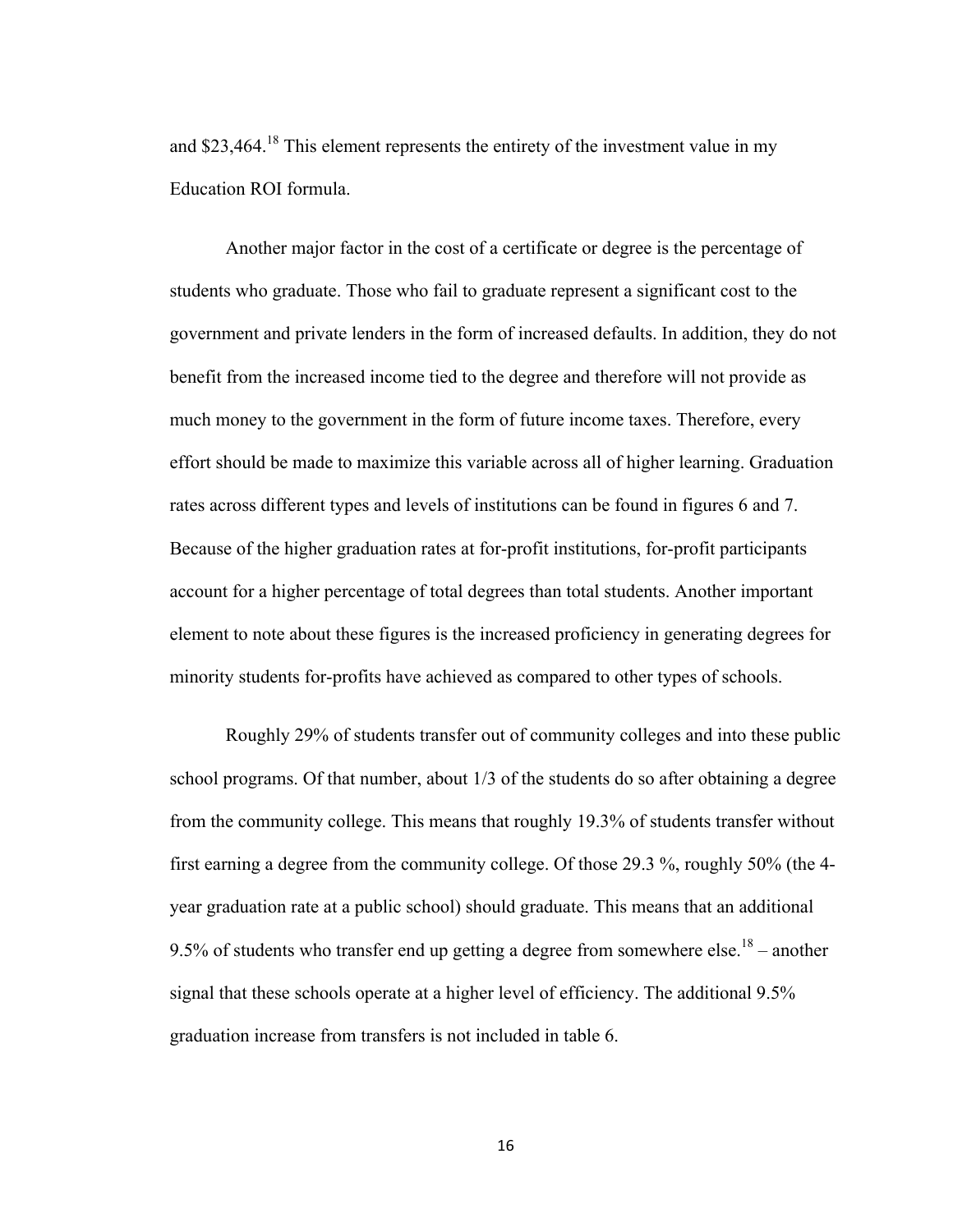| <b>Public</b><br>32%<br><b>20%</b><br><b>Private Not-For-Profit</b><br>52 <sup>%</sup><br>51% | Figure 6<br><b>Graduation Rates</b> | 2 Year Graduation Rate<br>(Cohort Starting in 2008) | <b>4 Year Graduation Rate</b><br>(Cohort starting in 2005) |
|-----------------------------------------------------------------------------------------------|-------------------------------------|-----------------------------------------------------|------------------------------------------------------------|
|                                                                                               |                                     |                                                     |                                                            |
|                                                                                               |                                     |                                                     |                                                            |
|                                                                                               | <b>Private For Profit</b>           | $62\%$                                              | 36%                                                        |

| Figure 7<br><b>Graduation Rates at</b><br>schools with greater<br>than 75% minority | <2 Year | <b>Increased</b><br>Likelihood of<br><b>Graduation</b>       | 2 Year | <b>Increased</b><br>Likelihood of<br><b>Graduation</b> | 4 Year | <b>Increased</b><br>Likelihood of<br>graduation at |
|-------------------------------------------------------------------------------------|---------|--------------------------------------------------------------|--------|--------------------------------------------------------|--------|----------------------------------------------------|
| enrollment                                                                          |         | Graduation at For-Profit Graduation at For-Profit Graduation |        |                                                        |        | for-profit                                         |
|                                                                                     | Rate    | <b>Insititution</b>                                          | Rate   | <b>Insititution</b>                                    | Rate   | insititution                                       |
| <b>Private for-profit</b>                                                           | 63%     | $\overline{\phantom{0}}$                                     | 56%    | ۰                                                      | 47%    | $\overline{\phantom{a}}$                           |
| Private not-for profit                                                              | 73%     | $-14%$                                                       | 44%    | 27%                                                    | 40%    | 18%                                                |
| <b>Public School</b>                                                                | 40%     | -58%                                                         | 16%    | 250%                                                   | 33%    | 42%                                                |
|                                                                                     |         |                                                              |        |                                                        |        |                                                    |

Though the total cost is higher at for-profits than their public counterparts, it turns out that the cost is significantly more expensive per degree at community colleges. This is due to several variables. First, the lower graduation rate at community colleges represents a major cost as more students are needed per degree. Secondly, the increased number of grants and contracts awarded to public schools comes directly out of the taxpayer's pocket. At community colleges, the award averaged \$9,559 for the 2007-2008 academic year. At for-profits, \$1,361 was given out on average. Duration of study for degree completion largely impacts the total cost as well. The longer a program takes to complete, the more revenue is needed to cover the costs. According to US Department of Education data, the average community college student only stays 99.7% of a full year,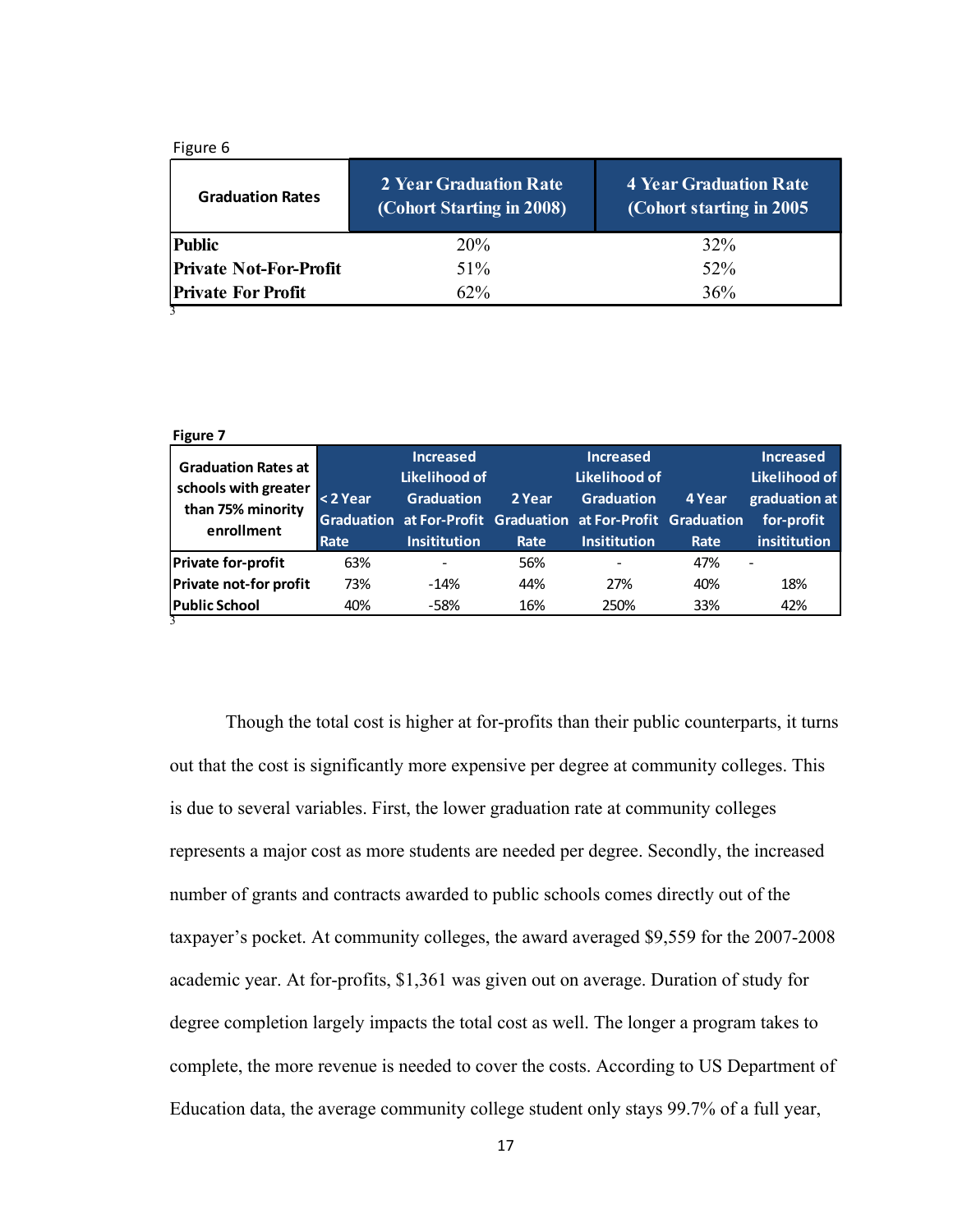due to dropout rates and transfer rates. Alternatively, the average student at a proprietary institution remains in school for an average of 1.37 years. Factoring in all of these variables, we arrive at a total taxpayer costs for a degree from a community college to be \$32,163, compared to \$3,211 at a for-profit school. Using these statistics, Charles River Associates calculated the formula used to compute these figures, which can be seen in figure  $9<sup>18</sup>$ . This calculation also leaves out the tax payments for-profits are required to make, which would create an even larger discrepancy.

| Figure $9^{18}$                                           |           |                                      |                                          |                   |
|-----------------------------------------------------------|-----------|--------------------------------------|------------------------------------------|-------------------|
| Taxpayer Cost Per Graduated Student                       |           | Public 2 Year<br><b>Institutions</b> | For-Profit 2-Year<br><b>Institutions</b> | <b>Difference</b> |
| <b>Government Grants and Contracts</b>                    |           | \$9,599                              | \$1,361                                  | \$8,238           |
| Average Years in School (including Transfers and Dropouts | 2         | 0.997                                | 1.373                                    | (0.376)           |
| Total Taxpayer Cost Per Completing the Program            | $3 = 1/2$ | \$9,572                              | \$1,869                                  | \$7,703           |
| <b>Graduation Rate of Students</b>                        | 4         | 29.80%                               | 58.20%                                   | (0.28)            |
| <b>Total Taxpayer Cost per Graduated Student</b>          | $5 = 3/4$ | \$32,163                             | \$3,211                                  | \$28,952          |

#### **6. Job Placement and Revenue**

Below, I have calculated the average starting and midlife salary for a community college graduate and a graduate from a for-profit university according to data from the Integrated Post-secondary Education System and Payscale.<sup>29</sup> The first year after graduation, students coming from community colleges earn on average \$35,000 and receive an average mid-career salary of \$50,921. For-profit graduates earn \$43,432 on average their first year in the work force and earn \$70,847 mid-career. According to a recent report on the value of an associate's degree, the median net gain over the course of a 40 year working life for graduates of community colleges as compared to those with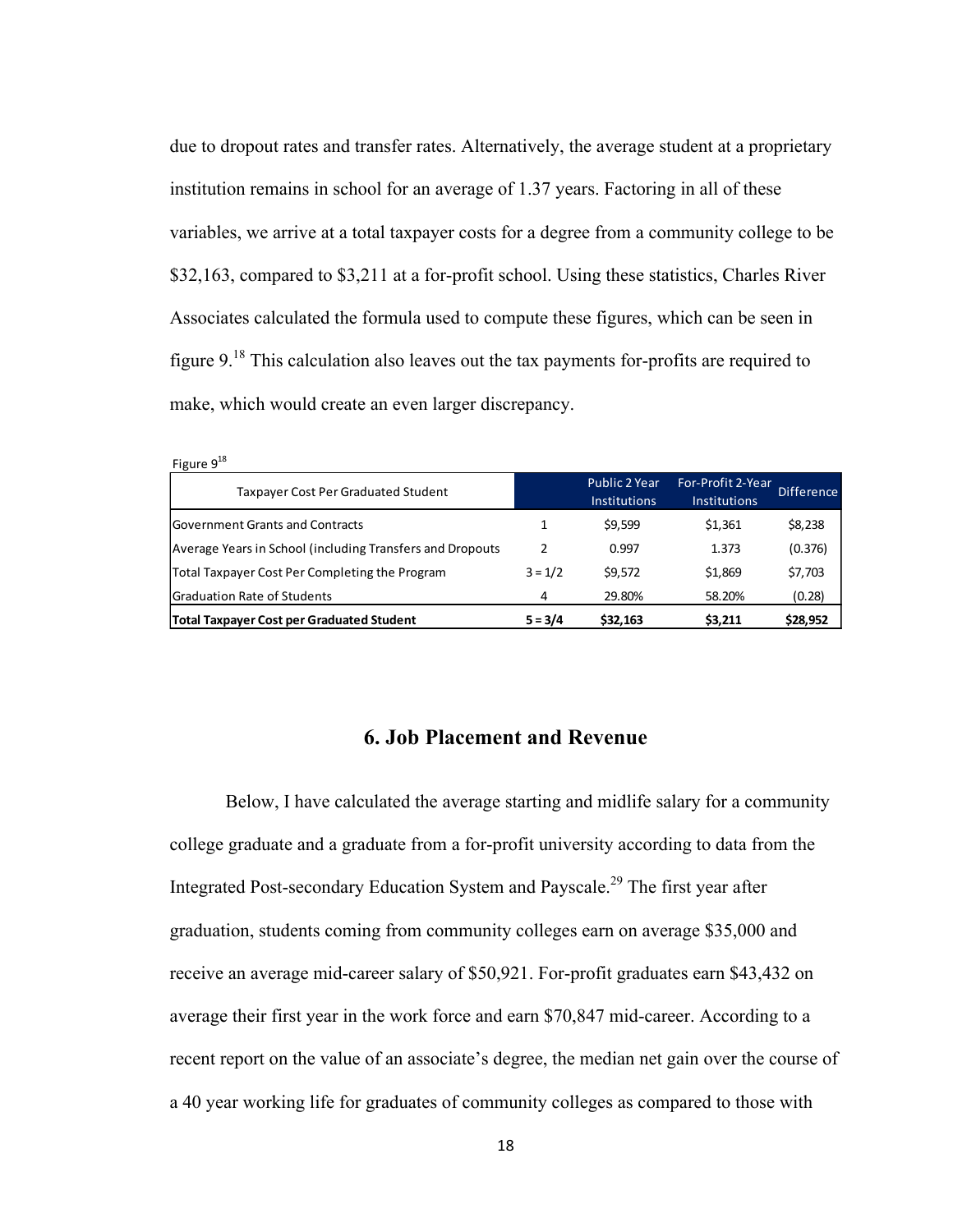only a high school degree amounted to almost \$260,000. This translates to an annual "ROI" of  $4.4\%$ <sup>30</sup> For proprietary schools, the average annualized ROI is equal to  $6.03\%$ <sup>29</sup>

This is notably different than the Education ROI I propose, as the one calculated in this study is computed by subtracting the cost of the degree (to the student) from the increased earnings (relative to a high school degree) produced by that degree and then dividing by the cost of the degree, ignoring externalities and taxpayer costs. Even looking at the simple ROI for increased student earnings alone and excluding substantive state and federal subsidies, the for-profits are performing at a higher level than the community colleges.

If we were to apply the ROI formula I propose, the increased earnings would represent part of the "Return" in the numerator. Job placement plays a major role in calculating this statistic. Unfortunately, community colleges historically have not provided a uniform way to measure placement rates in the field the student trained for, creating unique rates that are too incomparable to analyze. In the end, being able to analyze total costs per graduate is about all we can calculate from existing data. Therefore, the formula per graduate should be the same as the one proposed earlier, but on an individualized per graduate scale. In other words, all variables in the equation should pertain to one individual student.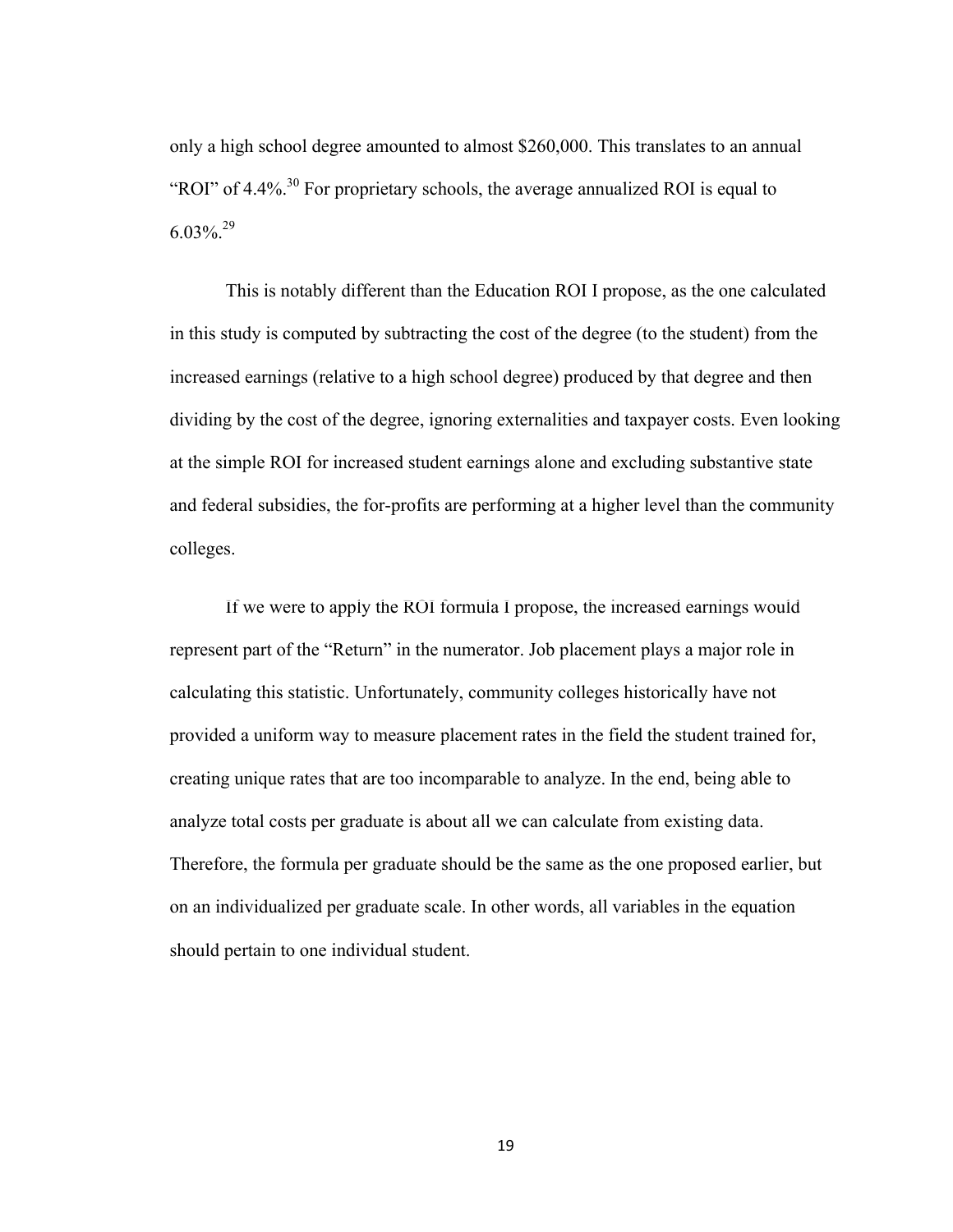$\text{EDUCATION ROI} =$ 

Increased Earnings + Increased Economic Productivity + lower healthcare, unemployment, and other related costs Federal + State + Student Expenditures

#### **7. Significant Innovations in the Education Space**

To achieve long term efficiency and higher Education ROI in providing postsecondary education, something needs to change. Our current educational model has been labeled an "Iron Triangle" by several college and university leaders.<sup>31</sup> There is a constant tradeoff between accessibility, quality and cost. That being said, there are several initiatives underway that seek to solve the tradeoff problem. Unfortunately there is a generally stubborn trend in the space and these programs are often isolated and lacking in momentum.

One innovation in the education space is the creation of competency-based programs. Instead of requiring a certain number of credit hours, students are able to move as fast as they can progress through a series of assessments. Effectively, this should reduce costs and increase quality and accessibility. Western Governors University (WGU) is a leading pioneer of this style of education and is growing 30% annually with over 40,000 students currently enrolled. The average competency based student takes only two and a half years to earn a bachelor's degree. While WGU does not currently offer associates degrees or certificates, the same competency based model could theoretically work for those degrees as well. WGU is one of the only schools not to have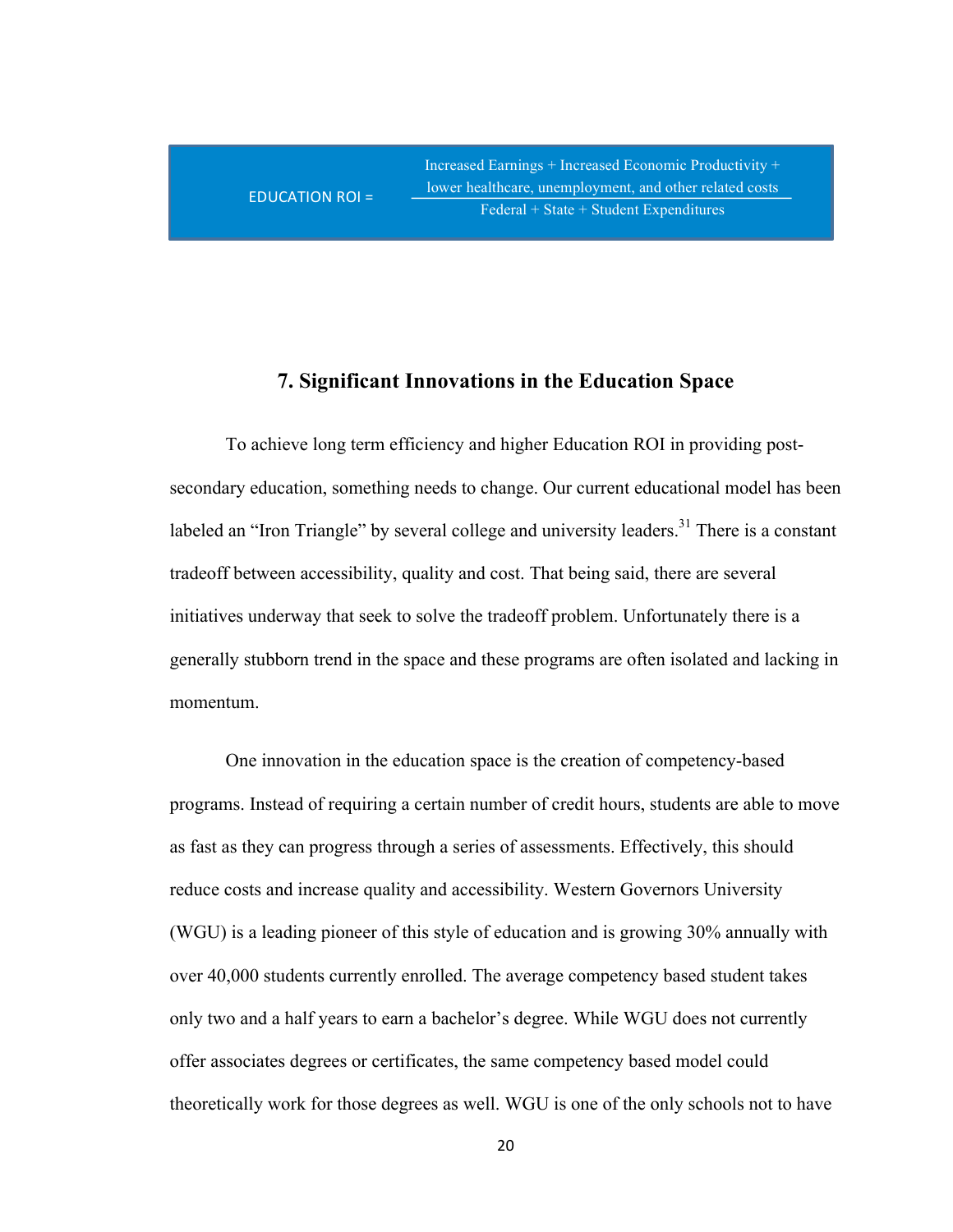increased tuition at all over the past four years. It remains constant at \$6,000 per year. Part of the lower cost comes from the significantly shortened degree completion time. Six months into their year, the students make the first payment and get the first opportunity to place out of as many of the required assessments as the student so chooses. WGU has partnered with state schools in Indiana, Texas, Washington, Missouri and Tennessee over the past few years to develop and implement more of these types of innovations.<sup>32</sup>

A major cost saving initiative, taken on by the National Center for Academic Transformation (NCAT), reaches for the largest classes possible in order to redesign as few courses as possible while affecting the maximum number of students. Fundamentally, NCAT allows for greater enrollment and access while keeping the cost the same or lower. They launched a project at 30 schools across the country and achieved very exciting results. Schools in the study saved on average 37%, aggregating \$3 million collectively. Significantly increased retention was noticed at 18 out of the 24 schools in the study that measured the retention statistic. $32$ 

A community college undertaking substantial innovation is Rio Salado, in Arizona. They have actually partnered with Microsoft and Dell to create a technology intensive online platform, called RioLearn, with flexible scheduling blocks and low tuition. Between 2000 and 2010, Rio Salada has grown 173% to over 70,000 students enrolled, in large part due to their online innovation. This technology has also helped pinpoint students that are likely to drop out. Within the first 8 days of a class, the data is able to predict with reasonable accuracy who these likely candidates are and can then use the information to target and affect those students. $33$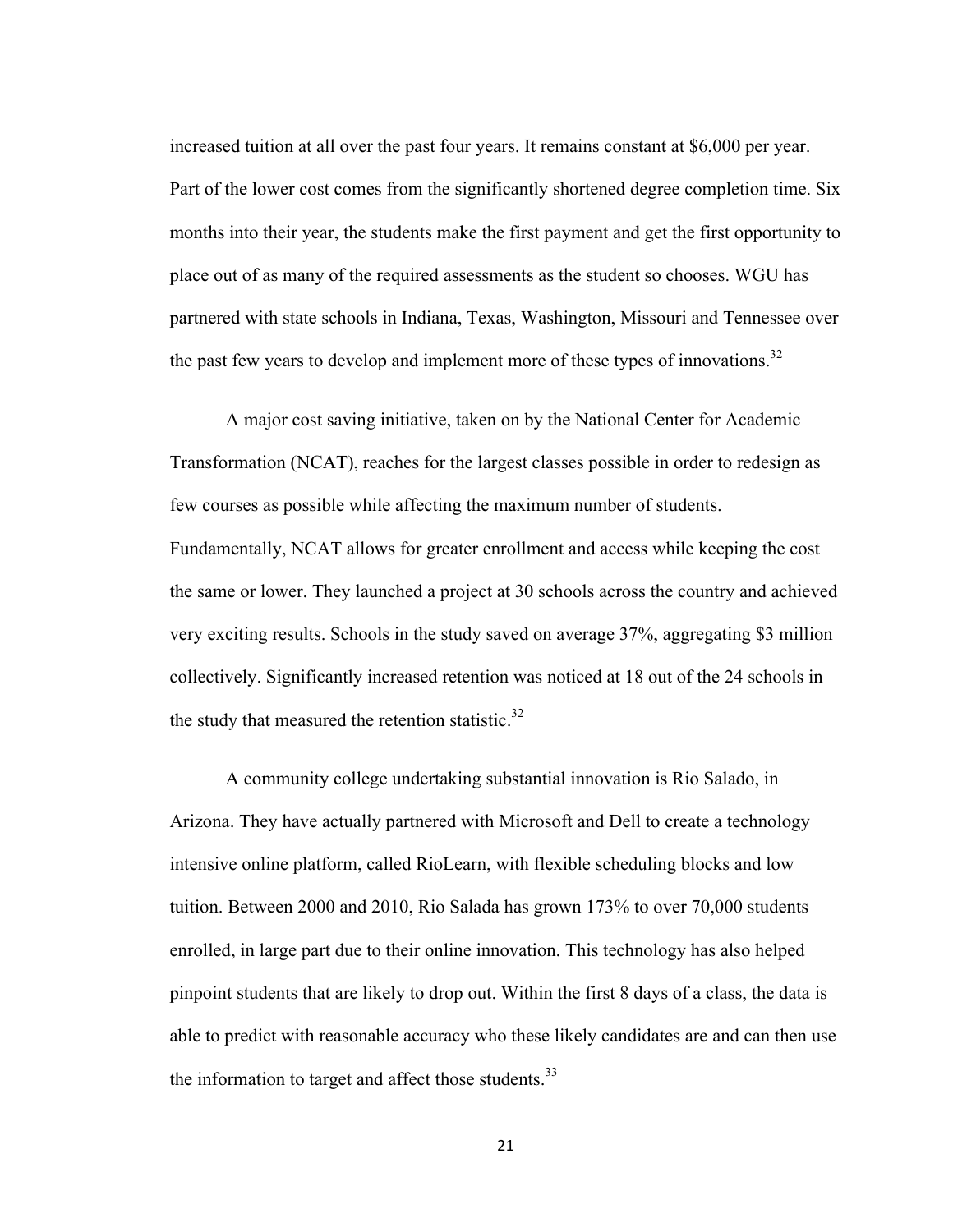In 2010, Arizona State University partnered with Pearson LearningStudio to provide their students with a better online learning platform. This will be an extremely useful tool to help educate students, track their growth and engagement, and increase accessibility to more students while improving student-faculty interactions<sup>34</sup>. Both this initiative and RioLearn are innovations coming from private sector involvement, a trend that is being realized nationally. Other companies partnering with public and non-profit schools include Embanet, Bisk, Deltak, Academic Partnerships, and  $2U<sup>35</sup>$  Currently, the private sector is generating the most valuable innovation and improvements to make an impact in new models of student education.

#### **8. GOING FORWARD**

In order to provide the best education system to as many potential students as possible, a different metric should be considered. We need to use a more systematic Return on Investment statistic that measures the overall cost of a program to society, not just the student. We are too concerned with individual inputs and need to take a step back to address the larger picture. For example, instead of trying to reorganize our system by using measured default rates in years three and four post-graduation, a more incremental lifelong earnings formula would provide a more accurate long term fiscal picture. Furthermore, targeting the for-profit industry with capricious and one-sided rules that remain unapplied to the rest of higher education is an arbitrary waste of effort and resources. There does need to be some measure to examine the success of education, but it should be broadly applied and based on the overall efficiency of the system with a more tangible Education ROI metric.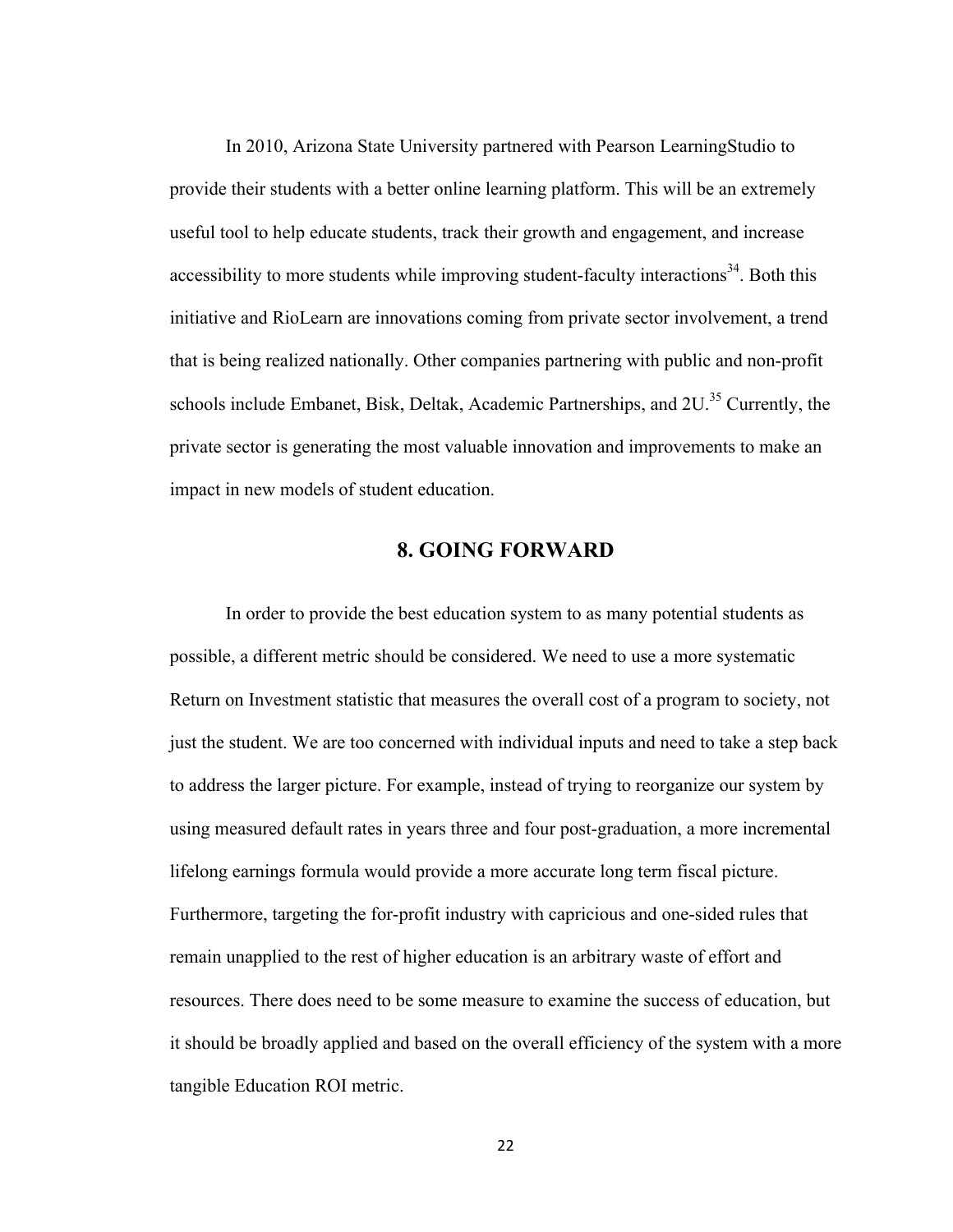In addition, the student loans could be provided at a lower rate than currently given since the government has profited more than \$79 billion in the last two years alone.<sup>16</sup> This would also help the default rate as debt would be provided at a lower cost to students. In economic terms, it appears that the risk premium on the federal loans is unjustified.

Australia implemented an effective income based repayment model that could transfer well to the US. Their students pay back loans through direct payroll deductions. When the borrower achieves an income level equal to roughly \$50,000, between 4-8% of that income is withheld and collected by the government. Instead of charging interest, which compounds in the US and adds to expenses for students, borrowers must simply pay back 125% of the principle over time, with the balance adjusting for inflation each year. The great aspect of this model is that students do not have to worry about repayment during periods of low income, and never pay more than 8% of their salary even when their income is high. Essentially, this will both raise the "Return" and lower the "Investment". A potential downside, however, is that if an Australian citizen works abroad, he or she is not subject to the tax and will likely not end up paying back the debt. This is because whatever country he or she is working in would have its own deductions and taxes, and the employer would not deduct loan repayments as Australian employers are required to. In addition, if the graduates never earn high incomes, much of the debt may remain unpaid. The Gratton Institute in Australia calculated in a recent report that as much as 20% of student debt in Australia will never be paid off due to the effects of emigration and low incomes.<sup>32</sup>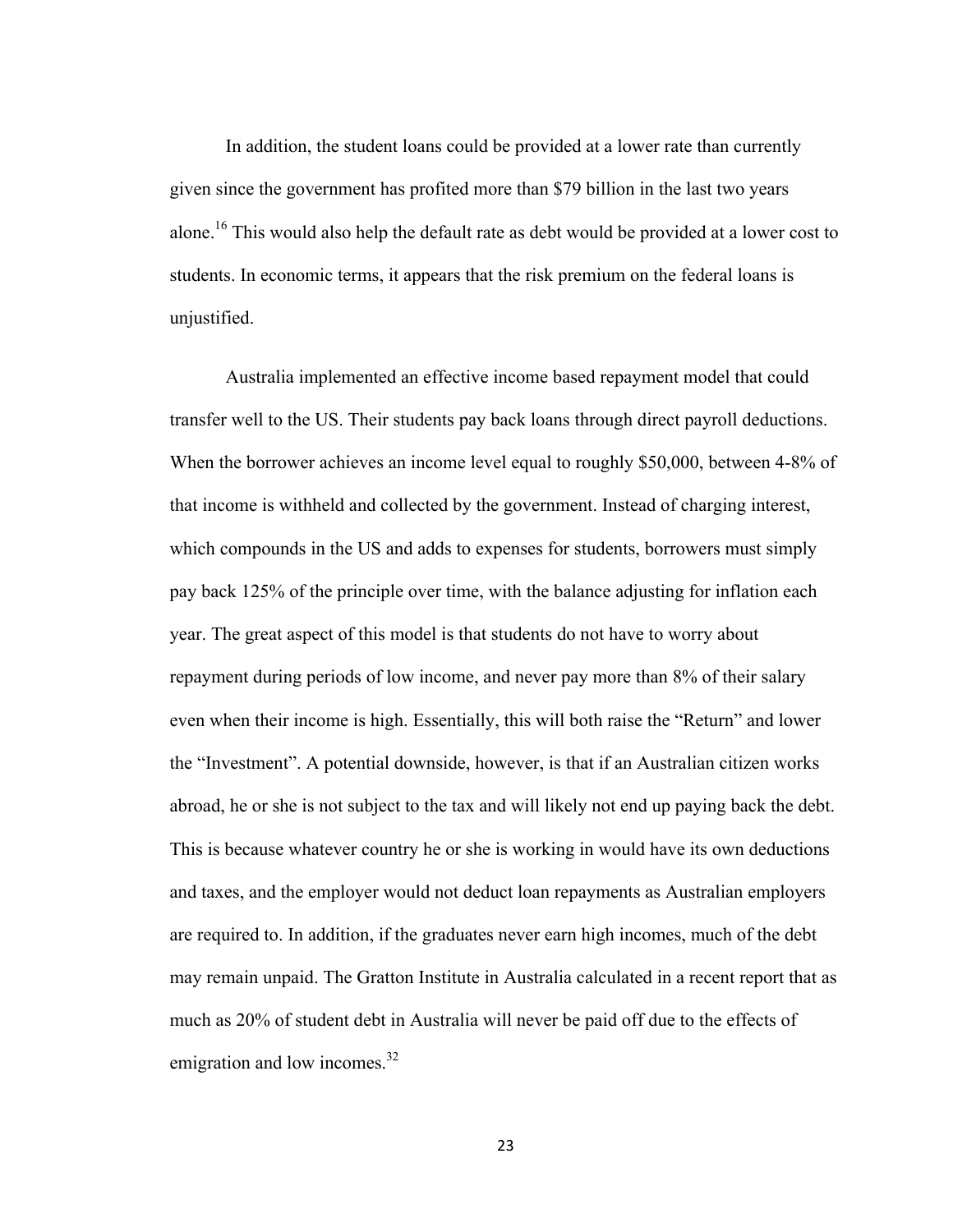I would propose a slight modification to this model to try and increase the recovery rate and mitigate the losses. To solve the problem of lost revenue from students deciding to leave the country, there should be a stipulation that converts the income based repayment to a live note if someone decides to work internationally. This could still be structured through the income based repayment model, but the payroll deductions would be the responsibility of the student, not the employer. In other words, students could report their income to the government and would owe the same amount they would be liable for if they worked domestically. Obviously, regulations would have to be put in place to close the numerous potential loop holes such a program would engender.

In addition, the federal government could use graduation as an incentive. For those that do not earn a degree, they will still have to pay back the full amount of the loan, perhaps with interest. This should have a positive impact on retention and graduation rates as well as provide a system that further incentivizes competence and completion. Furthermore, under this system, we would avoid the impact of the unfair stigma given to students in default. We would also avoid the costs of chasing defaulters and at the same time develop better databases regarding the success of institutions and programs. As our Elite institutions continue to perform, technology and innovation are making it possible to create a similarly high Education ROI for nontraditional students. That being said, it will take openness, change, and a common measurement methodology to achieve this goal.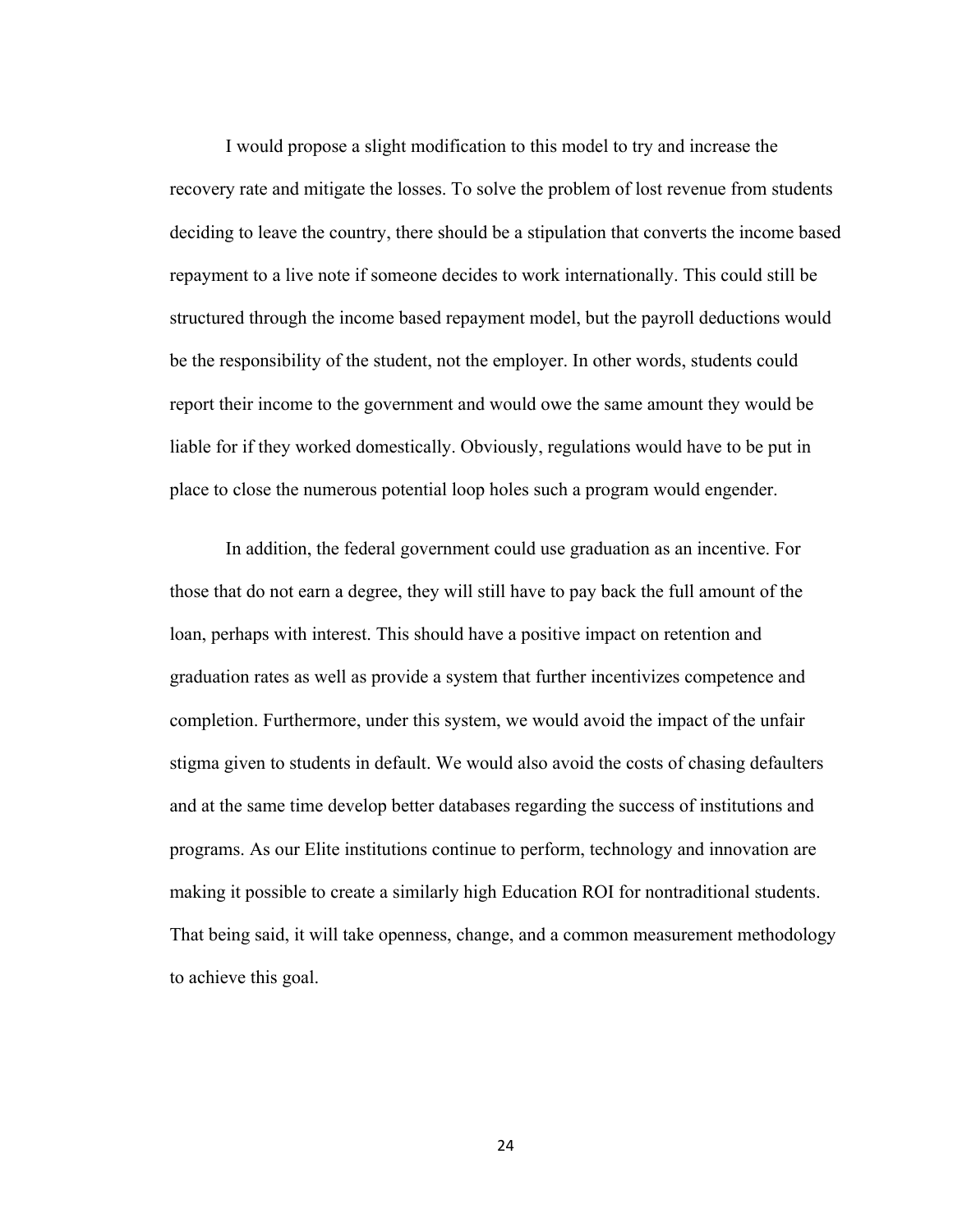#### **Works Cited**

1. Michelle Jamrisko & Ilan Kolet, "College Costs Surge 500% in U.S. Since 1985: Chart of the Day," Bloomberg,August 26, 203, accessed November 2, 2013, http://www.bloomberg.com/news/2013-08-26/college-costs-surge-500-in-u-s-since-1985 chart-of-the-day.html

2. "U.S. Education Slipping in Ranks Worldwide, Earns Poor Grades on CFR Scorecard," Council on Foreign Relations, June 17, 2013, accessed October 25, 2013, http://www.cfr.org/education/us-education-slipping-ranks-worldwide-earns-poorgrades-cfr-scorecard/p30939

3. Robert J Shapiro and Nam D. Pham, "Taxpayers' Costs to Support Higher Education," Sonecon, September 28, 2010, accessed October 30, 2013, http://www.sonecon.com/docs/studies/Report\_on\_Taxpayer\_Costs\_for\_Higher\_Educatio n-Shapiro-Pham\_Sept\_2010.pdf

4. Anthony P. Carnevale, Nicole Smith and Jeff Strohl, "Help Wanted: Projections of Jobs and Education Requirements Through 2018, June 2010, http://www9.georgetown.edu/grad/gppi/hpi/cew/pdfs/fullreport.pdf

5. David M. Cutler, Harvard University, and Adriana University, "Education and Health," National Poverty Center, March 2007, accessed Nov 1, 2013

6. "A History of Financial Aid," last modified in 2013, http://www.fandm.edu/financialaid/financial-aid-101/a-history-of-financial-aid

7. Daniel L. Bennett, Adam R. Lucchesi, and Richard K. Vedder, "For Profit Education: Growth, Innovation and Regulation," Center for College Affordability and Productivity,

http://www.centerforcollegeaffordability.org/uploads/ForProfit\_HigherEd.pdf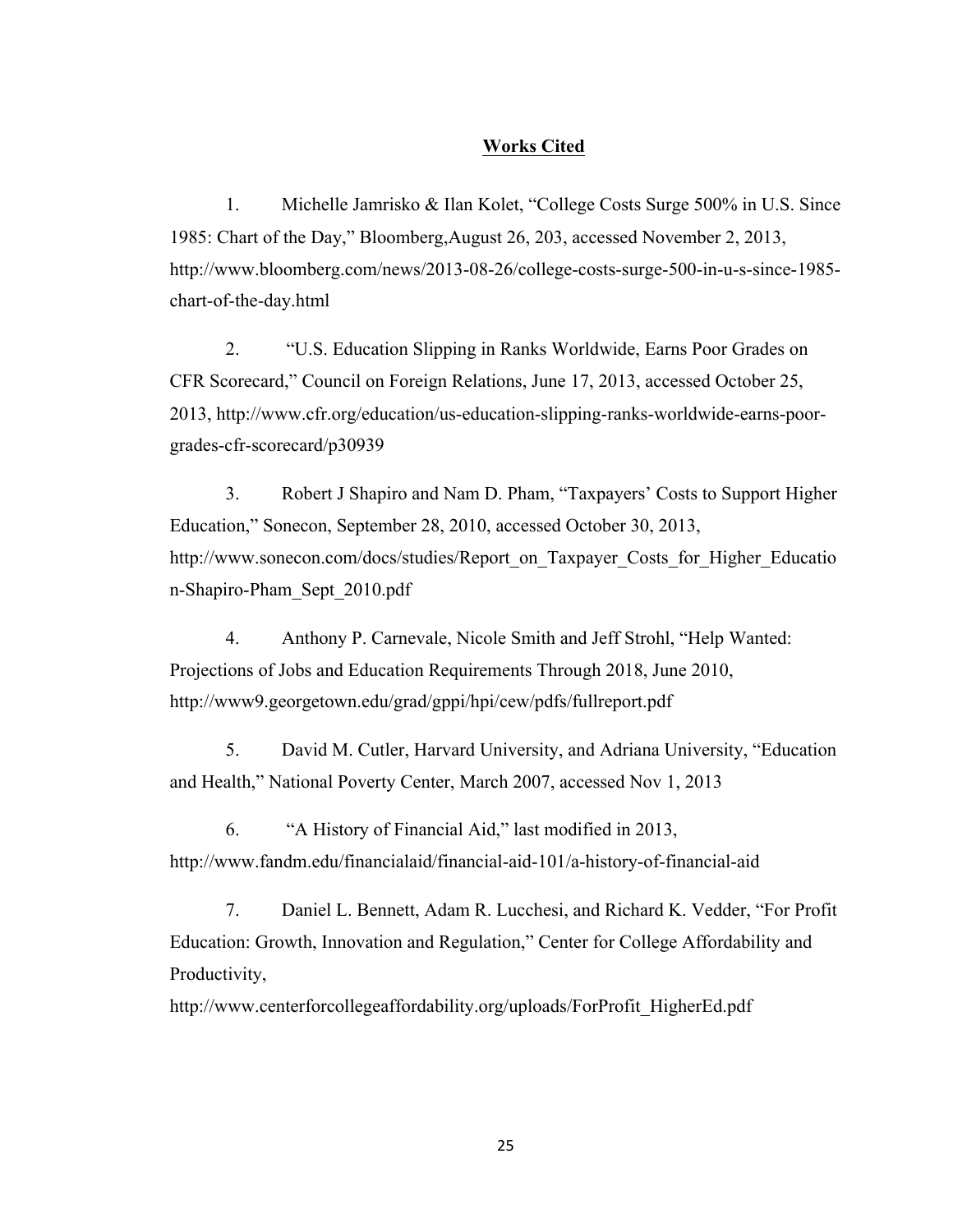8. Tamar Lewin, "Senate Committee Report on For-Profit Colleges Condemns Costs and Practices," The New York Times, July 29, 2012, accessed October 30, 2013

9. "The Economic Impact of the Skills Gap," The Manufacturing Instittue ,Deloitte, September, 2011, accessed October 28, 2013, http://www.themanufacturinginstitute.org/Research/Skills-Gap-in-Manufacturing/2011- Skills-Gap-Report/Economic-Impact/Economic-Impact.aspx

10. Lance Lochner and Enrico Moretti, "The Effect of Education on Crime," Berkeley University, October, 2003, accessed October 14, 2013, http://emlab.berkeley.edu/~moretti/lm46.pdf

11. Susan Choy, "Nontraditional Undergraduates," National Center for Education Statistic, US Department of Education, 2002, accessed October 17, 2013, http://nces.ed.gov/pubs2002/2002012.pdf

12. "What is Title IV?" DPinnel, Private Postsecondary School Consultant, accessed October 30, 2013, www.dpinnell.com/TitleIVAgencies.htm

13. "Fast Facts: Financial Aid," National Center for Education Statistics, Institute of Education Sciences, 2013, accessed Sept 29, 2013, http://nces.ed.gov/fastfacts/display.asp?id=31

14. "Student Loans," FinAid, The SmartStudent™ Guide to Financial Aid, 2013, accessed November 5, 2013, http://www.finaid.org/loans/studentloan.phtml

15. "Types of Federal Student Aid," US Department of Education, 2013, accessed October 30, 2013, http://studentaid.ed.gov/types

16. David Jesse, "Government Books \$41.3 Billion in Student Loan Profits," USA Today, November 25, 2013, accessed November 26, 2013, http://www.usatoday.com/story/news/nation/2013/11/25/federal-student-loanprofit/3696009/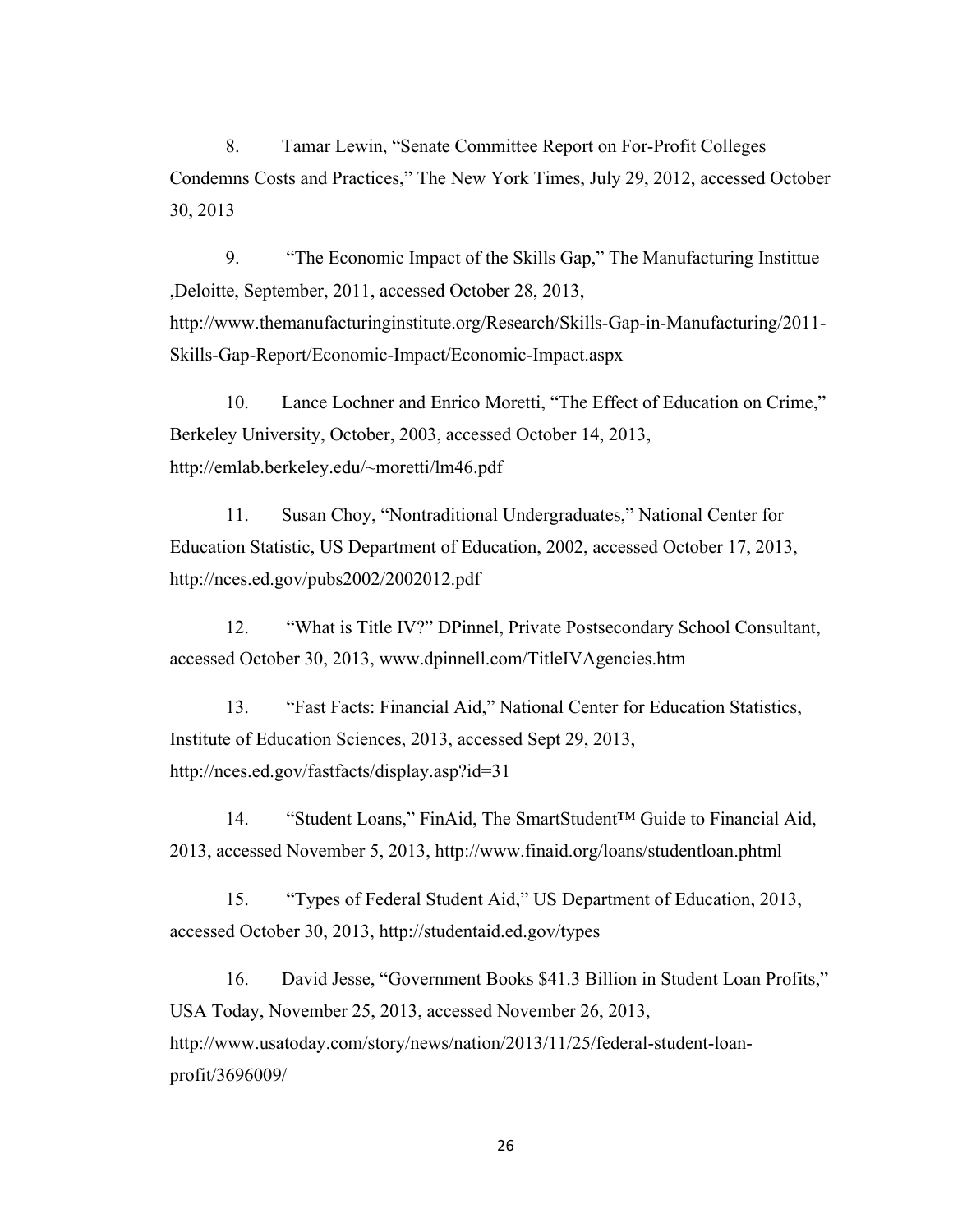17. "Defaulting on Student Loans," FinAid, The SmartStudent™Guide to Financial Aid, 2013, accessed October 30, 2013, http://www.finaid.org/loans/default.phtml

18. Professor Bradford Cornell and Simon M. Cheng, "An Analysis of Taxpayer Cost for Post-Secondary Education," Charles River Associates, December 8, 2010, accessed Nov 3, 2013, http://www.intered.com/storage/deptofed/TotalTaxpayerCost\_Sept09.pdf

19. "Emerging Risk?: An Overview of Growth, Spending, Student Debt and Unanswered Questions in For-Profit Higher Education" US Senate, June 24, 2010, accessed Nov 3, 2013, http://www.harkin.senate.gov/documents/pdf/4c23515814dca.pdf

20. Roberto Rodriguez, "Speech at Gerald R. Ford School of Public Policy at Michigan," October 24, 2013, accessed on Nov 1, 2013, http://www.fordschool.umich.edu/video/newest/2767726685001/

21. Gregory D. Kutz, "For-Profit Colleges: Undercover Testing Finds Colleges Encouraged Fraud and Engaged in Deceptive and Questionable Marketing Practices," Government Accountability Office, August 4, 2010, accessed Nov 2, 2013, http://www.gao.gov/products/GAO-10-948T

22. "Coalition for Educational Success Files Suit Against GAO for Professional Malpractice in Error-Riddled Report on Career College," Business Wire, February 2, 2011, accessed Nov 4, 2013,

http://www.businesswire.com/news/home/20110202006445/en/Coalition-Educational-Success-Files-Suit-GAO-Professional

23. "Significantly Revised Report on For-Profits Seriously Undermines Credibility of GAO Findings," Business Wire, Dec 8, 2010, accessed October 19, 2013, http://www.businesswire.com/news/home/20101207007334/en/Coalition-Educational-Success-Significantly-Revised-Report-For-Profit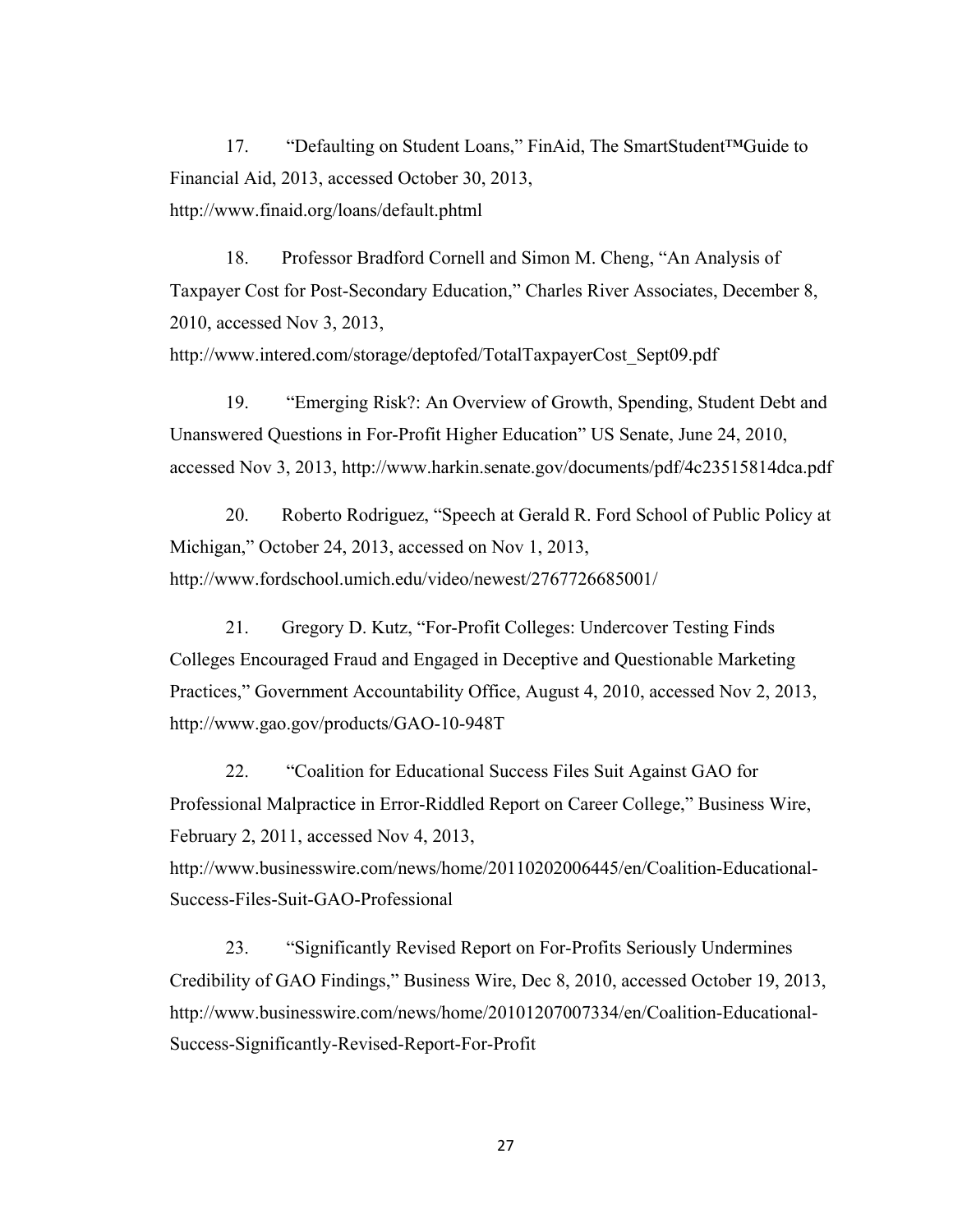24. "More Than Half Of All GAO Examples Altered Recent Hearings By Senator Harkin And Proposed DOE Regulation Based On GAO Work Significantly Damaged By GAO's Admission Of Numerous Errors," Business Wire, December 8, 2010, accessed October 17, 2013,

http://www.businesswire.com/news/home/20101207007334/en/Coalition-Educational-Success-Significantly-Revised-Report-For-Profit

25. Program Integrity: Gainful Employment – Debt Measures," Government Accountability Office, June 27, 2011, accessed October 17, 2013, http://www.gao.gov/assets/90/86752.pdf

26. "Program Integrity: Gainful Employment--Debt Measures; Final Rule," Government Accountability Office, June 13, 2011, accessed October 17, 2013, http://www.ifap.ed.gov/fregisters/attachments/FR061311GEDebtMeasures.pdf

27. "For-Profit Colleges and Universities," National Conference of State Legislatures, July 2013, accessed October 25, 2013, http://www.ncsl.org/research/education/for-profit-colleges-and-universities.aspx

28. "Gainful Employment Rule Draft for Discussion Purposes," Department of Education, August 29, 2013, accessed October 10, 2013, http://www2.ed.gov/policy/highered/reg/hearulemaking/2012/2013-draft.pdf

29. "2012 ROI Rankings: College Education Value Compared," PayScale, 2013, accessed October 17, 2013, http://www.payscale.com/college-education-value-2012

30. Jorge Klor de Alva and Mark Schneider, "What's the Value of an Associate's Degree?" October, 2013, accessed October 28, 2013, http://www.air.org/files/Value of an Associate Degree 10.13.pdf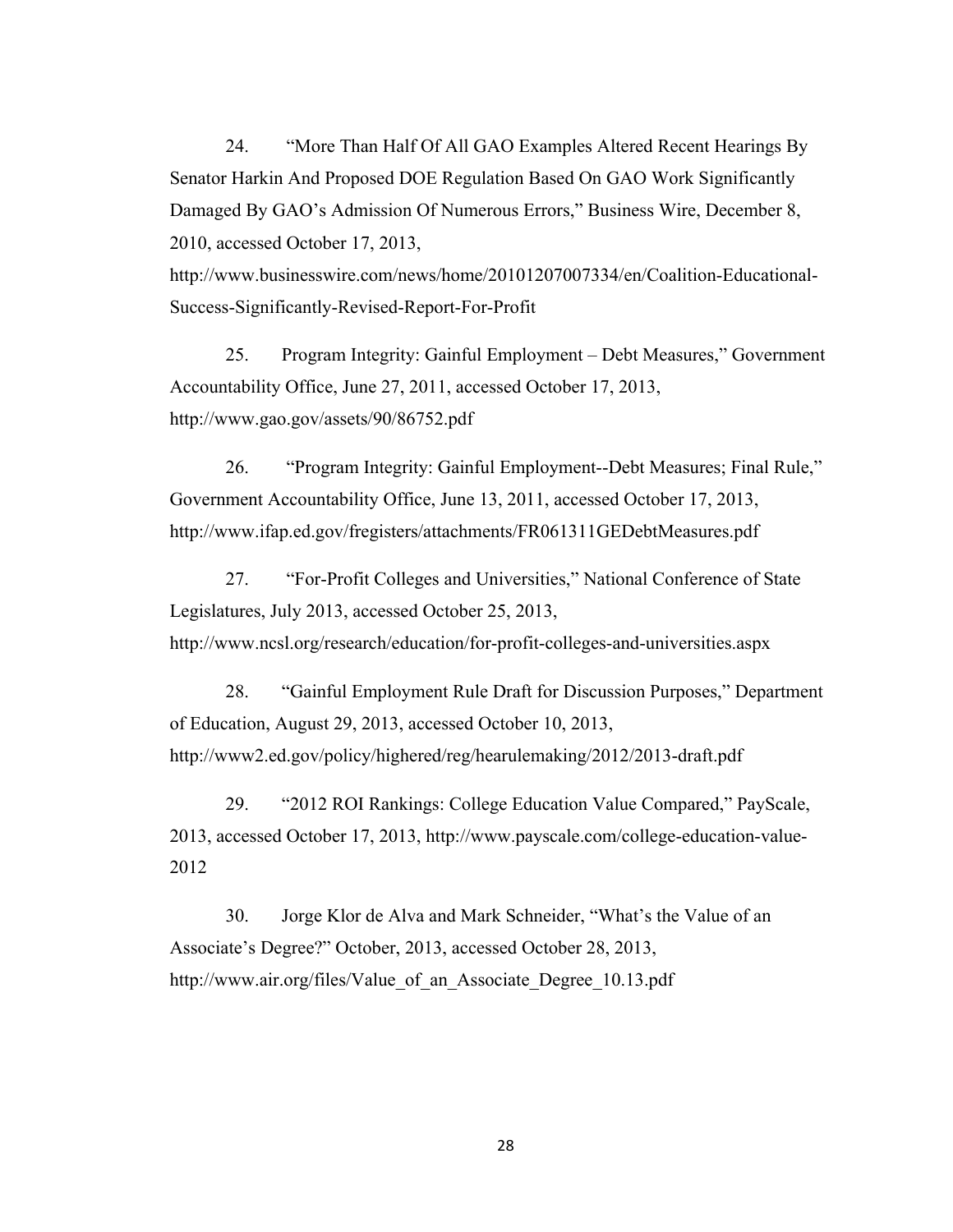31. John Daniel, Asha Kanwar, and Stamenka Uvalic-Trumbic, "Breaking Higher Education's Iron Triangle: Access, Cost, and Quality," Change, the Magazing of Higher Learning,March-April 2009, accessed November 2, 2013, http://www.changemag.org/Archives/Back%20Issues/March-April%202009/full-irontriangle.html.

32. Sarah Ayres, "10 Models for Student-Loan Repayment," Center for American Progress, March 22, 2013, accessed November 18, 2013, http://www.americanprogress.org/issues/higher-education/report/2013/03/22/57729/10 models-for-student-loan-repayment/

33. RioLearn Showcases College's Culture of Innovation," RioNews, August 13, 2012, accessed November 7, 2013, http://blog.riosalado.edu/2012/08/riolearnshowcases-colleges-culture-of.html

34. "ASU Partners with Pearson to Expand Online Learning," Arizona State University, October 12, 2010, accessed October 1, 2013, https://asunews.asu.edu/20101011\_online\_partnership

35. Ry Rivard, "Exit at Embanet," Inside Higher Ed, June 28, 2013, accessed Nov 1, 2013, http://www.insidehighered.com/news/2013/06/28/after-pearson-dealleaders-leaving-embanet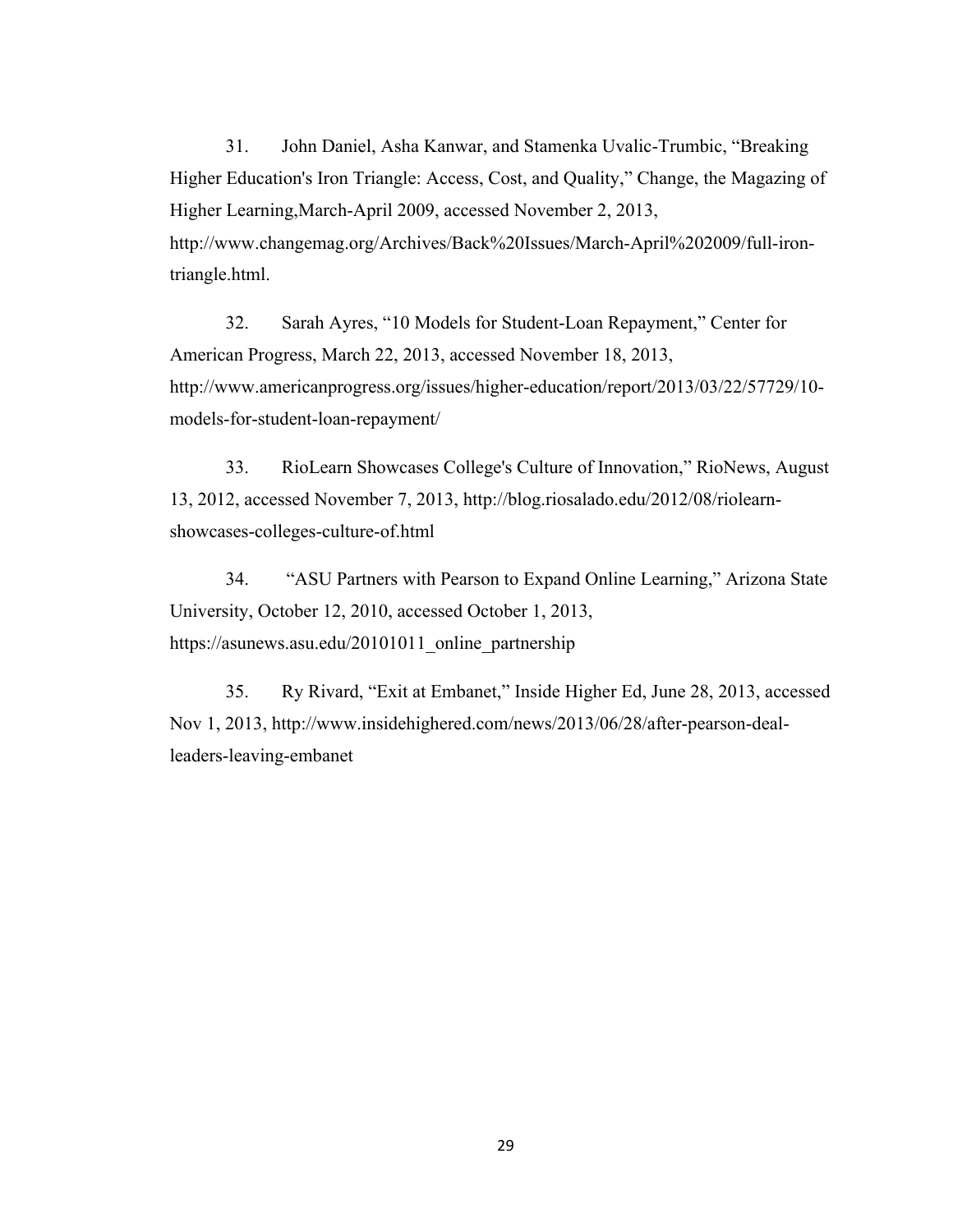#### **Works Referenced**

1. Paul Fain, "Down But Not Out," Inside Higher Ed, July 3, 2012, accessed October 13, 2013, http://www.insidehighered.com/news/2012/07/03/gainfulemployments-hazy-next-steps

2. "Gainful Employment Rule Draft for Discussion Purposes," Department of Education, August 29, 2013, accessed October 10, 2013, http://www2.ed.gov/policy/highered/reg/hearulemaking/2012/2013-draft.pdf

3. "Instructions for Using the Data Files For the FY 2011 School Cohort Default Rate Reports," Department of Education, September 30, 2013, Accessed September 13, 2013,

http://www2.ed.gov/offices/OSFAP/defaultmanagement/instructions.html

4. Mercedes White, "Study Shows Link Between Life Expectancy and Education," June 11, 2013, accessed October 14, 2013, http://www.deseretnews.com/article/865581478/Study-shows-link-between-lifeexpectancy-and-education.html

5. Mark Kantrowitz, "Summary and Analysis of Gainful Employment Final Rule," Fastweb, June 2, 2011, accessed September 23, 2013, http://www.fastweb.com/nfs/fastweb/static/PDFs/Gainful\_Employment\_Final\_Rule.pdf

6. Jeff Baker and John Kolotos, "Calculation of Debt Measures and Implications for Institutions," Department of Education, February 23, 2012, accessed October 5, 2013,

http://ifap.ed.gov/presentations/attachments/022312GEMetricsWebinar6.pdf

7. Jane Bennett Clark, "The Real Deal on For-Profit Colleges," Kiplinger, May 2011, accessed October 12, 2013, http://www.kiplinger.com/article/college/T012- C000-S002-the-real-deal-on-for-profit-colleges.html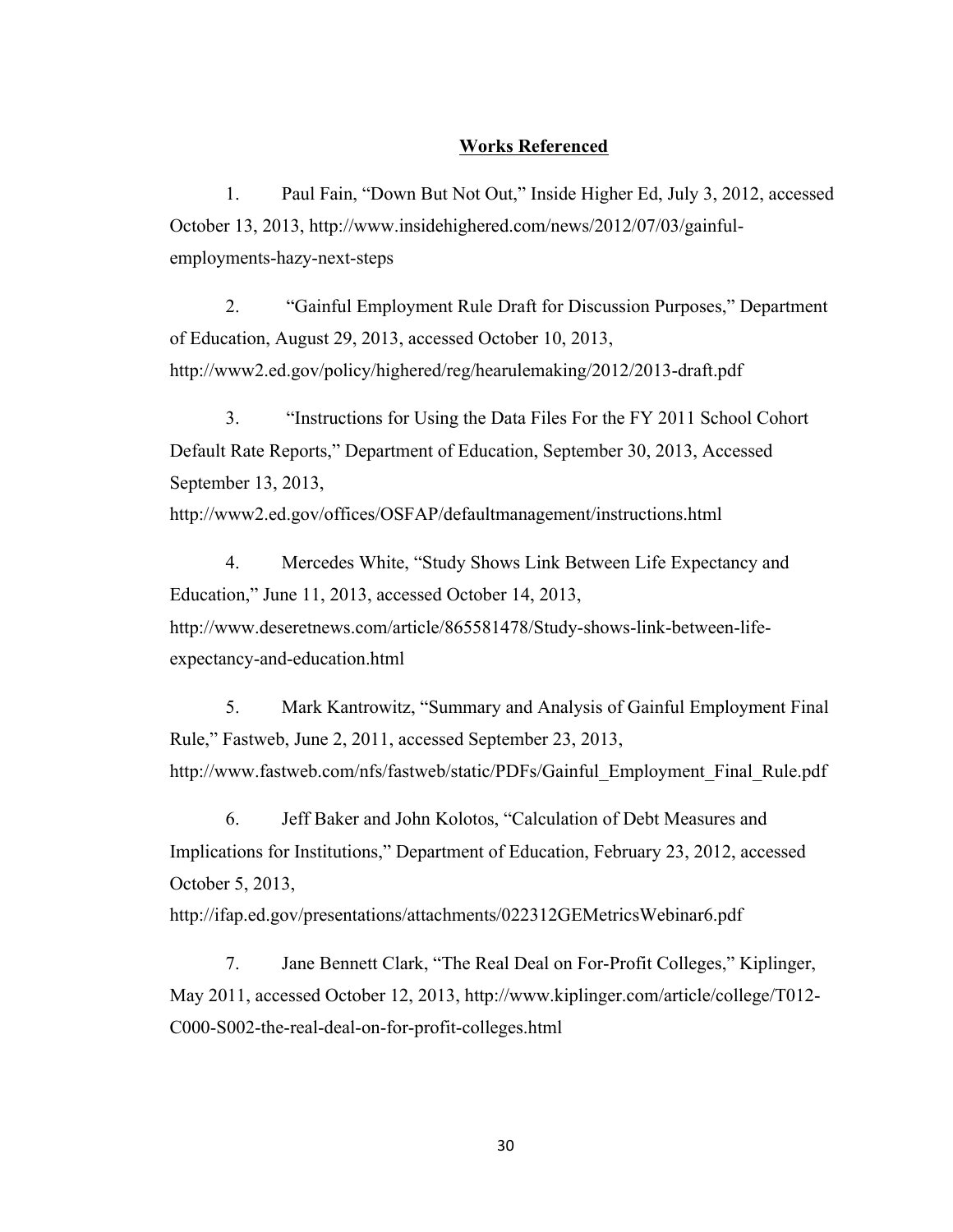8. Joe Nocera, "Why We Need For-Profit Colleges," The New York Times, September 16, 2011, accessed October 30, 2013, http://www.nytimes.com/2011/09/18/magazine/why-we-need-for-profitcolleges.html?pagewanted=all

9. "Average Published Undergraduate Charges by Sector, 2013-14," CollegeBoard, 2013, accessed September 27, 2013, http://trends.collegeboard.org/college-pricing/figures-tables/average-publishedundergraduate-charges-sector-2013-14

10. Nabeel Alsalam, "Recent Growth of the Pell Grant Program and Policy Options," November 15, 2013, accessed November 19, 2013, http://www.cbo.gov/publication/44843

11. Paul Fain, "Inputs Trump Outputs," Inside Higher Ed, August 1, 2013, accessed October 15, 2013, http://www.insidehighered.com/news/2013/08/01/incomingstudent-characteristics-determine-graduation-rates-studies-find

12. "The American Graduation Initiative: Stronger American Skills Through Community Colleges," Anne Arundel Community College," accessed November 1, 2013, http://www.aacc.nche.edu/Advocacy/aginitiative/Documents/ccfactsheet.pdf

13. Thomas D. Snyder and Sally A. Dillow, "Digest of Education Statistics 2011," National Center for Education Statistics, Institute of Education Sciences, June 2012, accessed October 19, 2013, http://nces.ed.gov/pubs2012/2012001.pdf

14. "Institutional Retention and Graduation Rates for Undergraduate Students," May 2013, accessed October 19, 2013, http://nces.ed.gov/programs/coe/indicator\_cva.asp

15. Carol A. Twigg, "Improving Learning and Cutting Costs," Inside Higher Ed, November 2, 2005, accessed October 7, 2013, http://www.insidehighered.com/views/2005/11/02/twigg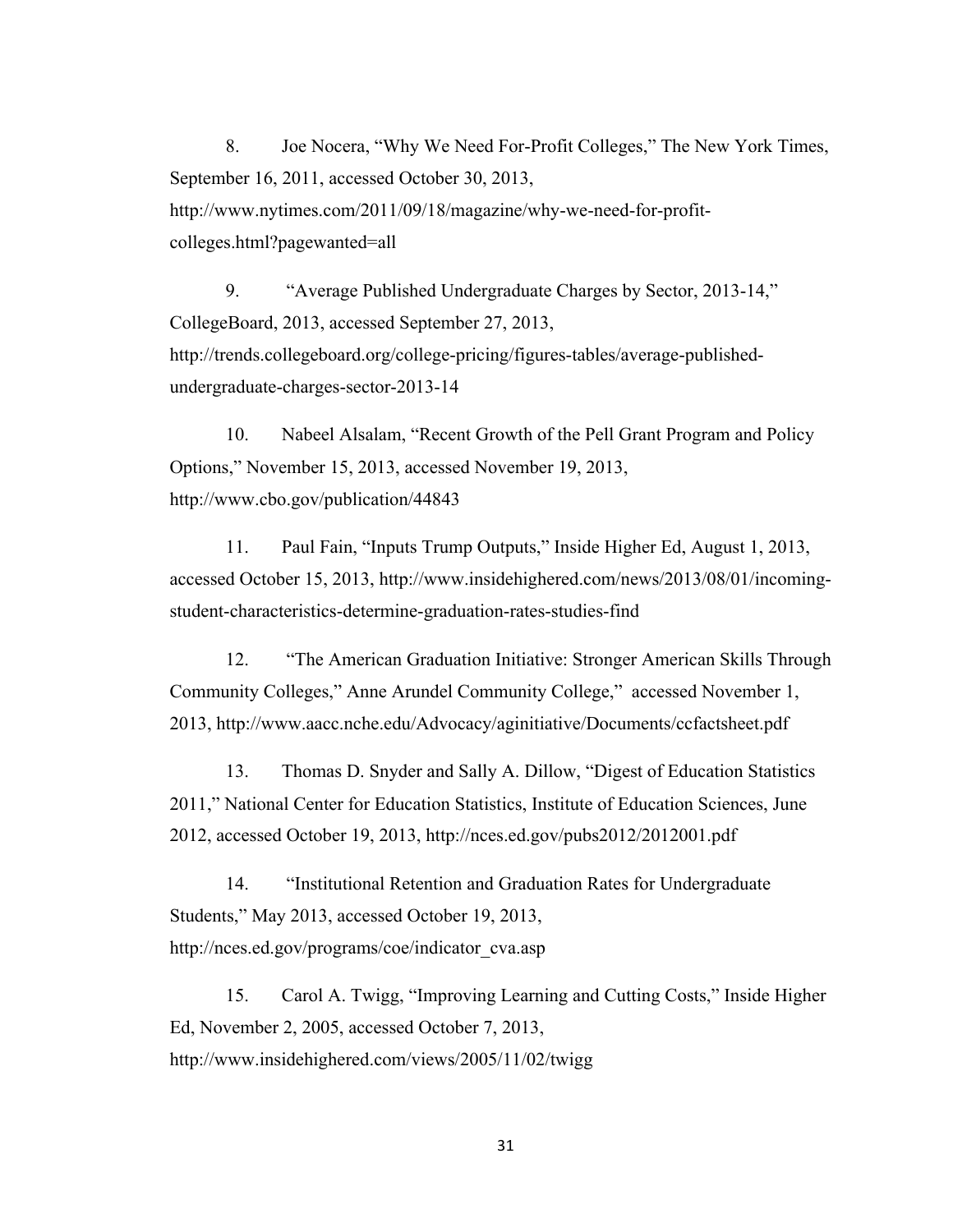16. "The World's Top 10 Most Innovative Companies in Education," Fast Company, February 11, 2013, accessed Nov 1, 2013, http://www.fastcompany.com/mostinnovative-companies/2013/industry/education

17. Stephen Burd, "Obama Administration Should Stop Punting on For-Profit College Job Placement Rates," New America Foundation Higher Ed Watch, October 17, 2013,

http://higheredwatch.newamerica.net/blogposts/2013/obama\_administration\_should\_stop punting on job placement rates-94683

18. Paul Fain, "Leaner and Meaner," Inside Higher Ed, September 3, 2013, accessed October 11, 2013, http://www.insidehighered.com/news/2013/09/03/newgainful-employment-proposal-would-affect-more-programs-fewer-rules

19. Mark Schneider and Jorge Klor de Alva, "Cheap for whom? How Much Higher Education Costs Taxpayers," American Enterprise Institute, October 5, 2011, accessed October 17, 2014

20. Geoffrey A. Fowler, "An Early Report Card on Massive Open Online Courses," The Wall Street Journal, October 8, 2013,accessed Nov 4, 2013, http://online.wsj.com/news/articles/SB10001424052702303759604579093400834738972

21. "Boosting California's Postsecondary Education Performance," Committee For Economic Development, November 2013, accessed November 25, 2013, http://www.ced.org/pdf/Boosting\_Californias\_Postsecondary\_Education\_Nov\_2013.pdf

22. "Community Colleges and One-Stop Centers Collaborate to Meet 21st Century Workforce Needs," Government Accountability Office May 2008, accessed October 17, 2013, http://www.gao.gov/new.items/d08547.pdf

23. "Project on Student Debt State by State," The Institute for College Access and Success, 2012, accessed Nov 3, 2013, http://projectonstudentdebt.org/state\_by\_statedata.php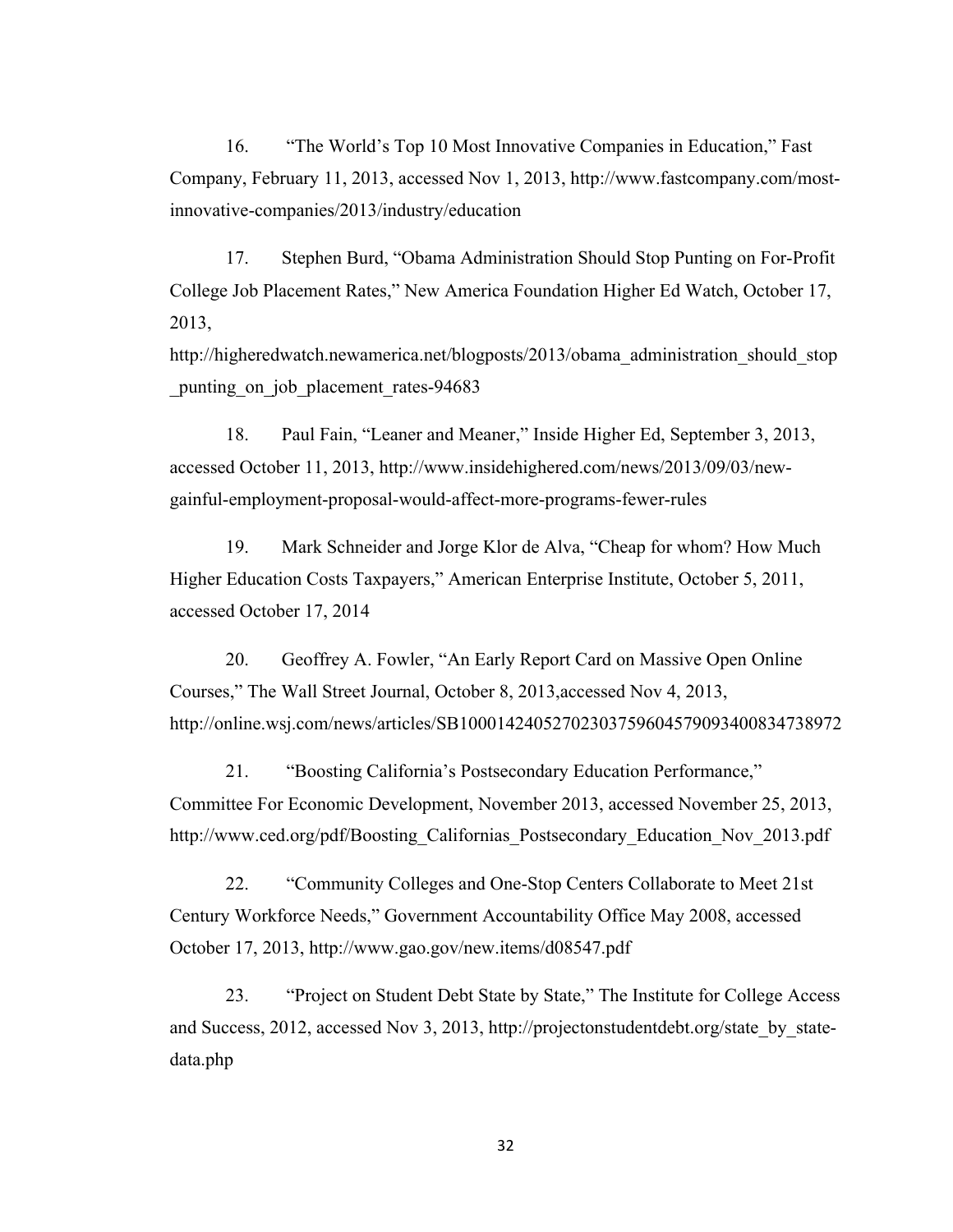24. Chris Maples, "Return on Investment and Why it Matters for Higher Education," Huffington Post, July 21, 2013, accessed October 20, 2013, http://www.huffingtonpost.com/chris-maples/return-on-investment-roi- b\_3626205.html

25. Eduardo Porter, "Stubborn Skills gap in Americas work force," October 8, 2013, accessed November 2, 2013,

http://www.nytimes.com/2013/10/09/business/economy/stubborn-skills-gap-in-americaswork-force.html

26. "Student Loan Debt Statistics," American Student Assistance, 2013, accessed September 26, 2013, http://www.asa.org/policy/resources/stats/

27. Mamie Lynch, Jennifer Engle, and Jose L. Cruz, "Subprime Opportunity: The Unfulfilled Promise of For-Profit Colleges and Universities," The Education Trust, November 2010,

http://www.edtrust.org/sites/edtrust.org/files/publications/files/Subprime\_report\_1.pdf

28. Sandy Baum and Kathleen Payea, "Trends in Postsecondary education," CollegeBoard, 2011, accessed Nov 9, 2013,

https://advocacy.collegeboard.org/sites/default/files/11b 3376 Trends Brief 4Pass 110 414.pdf

29. Daniel de Vise, "GAO report alleges low standards at for-profits," Washington Post, November 22, 2011, accessed November 2, 2013, http://www.washingtonpost.com/blogs/college-inc/post/gao-report-alleges-low-standardsat-for-profits/2011/11/22/gIQAL1YTmN\_blog.html

30. Equal Justice Works, "New Gainful Employment Rules May Affect College Programs," US News, October 30, 2013, accessed November 5, 2013, http://www.usnews.com/education/blogs/student-loan-ranger/2013/10/30/new-gainfulemployment-rules-may-affect-college-programs